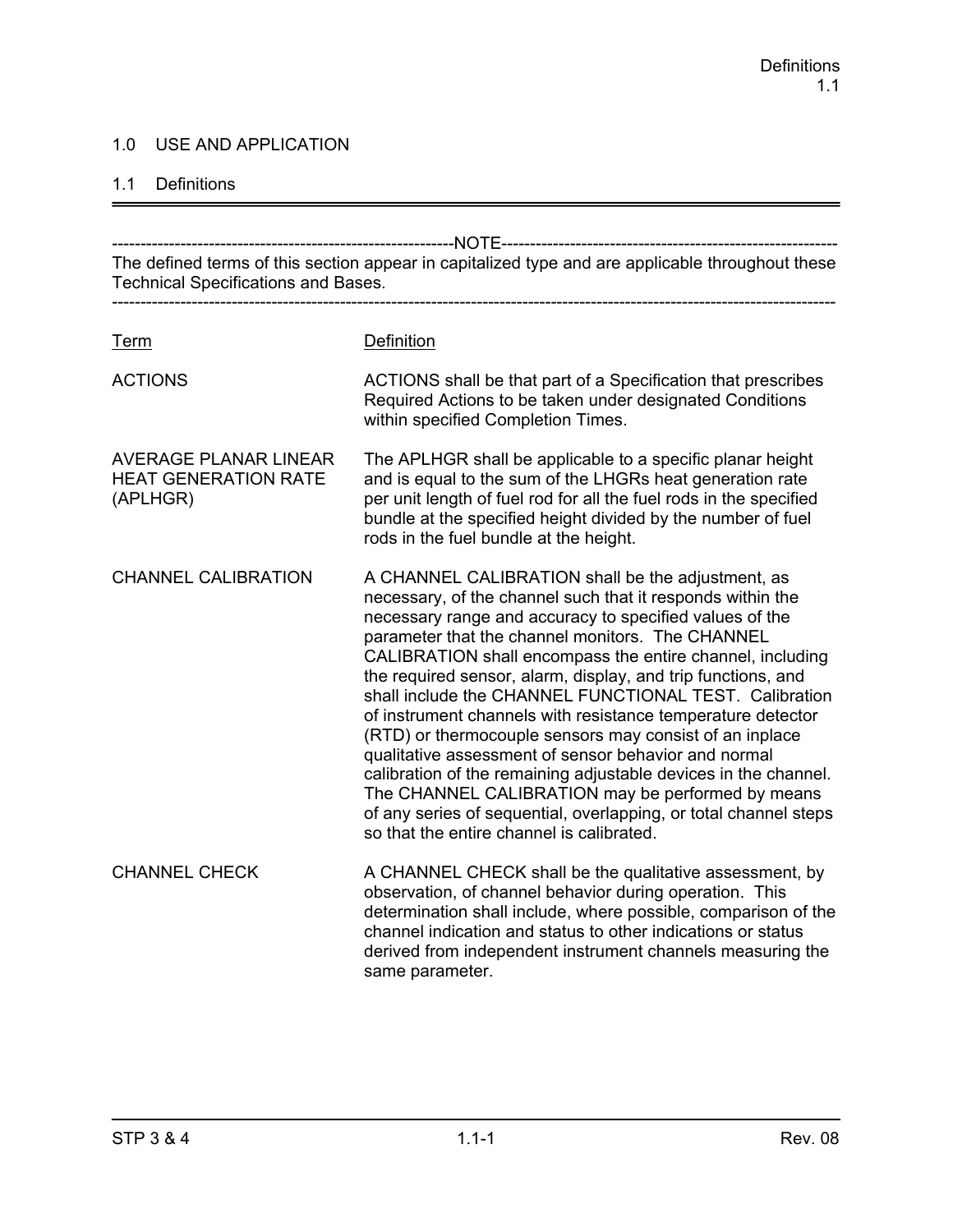| <b>CHANNEL FUNCTIONAL</b><br><b>TEST</b>       | A CHANNEL FUNCTIONAL TEST shall be the injection of a<br>simulated or actual signal into the channel as close to the<br>sensor as practicable to verify OPERABILITY, including<br>required alarm, interlock, display, and trip functions, and<br>channel failure trips. The CHANNEL FUNCTIONAL TEST for<br>those instruments controlled by TS 5.5.2.11, Setpoint Control<br>Program, shall include adjustments, as necessary, such that<br>the setpoints are within the necessary range and accuracy.<br>The CHANNEL FUNCTIONAL TEST may be performed by<br>means of any series of sequential, overlapping, or total<br>channel steps so that the entire channel is tested.                                                  |
|------------------------------------------------|------------------------------------------------------------------------------------------------------------------------------------------------------------------------------------------------------------------------------------------------------------------------------------------------------------------------------------------------------------------------------------------------------------------------------------------------------------------------------------------------------------------------------------------------------------------------------------------------------------------------------------------------------------------------------------------------------------------------------|
| <b>COMPREHENSIVE</b><br><b>FUNCTIONAL TEST</b> | A COMPREHENSIVE FUNCTIONAL TEST (CoFT) is a set of<br>tests that exercises each RPS, ESF, and MSIV closure<br>Function by simulating accident events that exercise the inputs<br>and outputs of the SSLC, NMS, PRRM, RPS/MSIV actuation<br>logic and ESF actuation logic. A CoFT also simulates power<br>failures, measures CPU and network performance, runs<br>microprocessor-specific and application-specific diagnostics.<br>Test inputs include out-of-range conditions to verify<br>OPERABILITY of the SSLC electronics, alarms and displays.                                                                                                                                                                         |
| <b>CORE ALTERATION</b>                         | CORE ALTERATION shall be the movement of any fuel,<br>sources, or other reactivity control components within the<br>reactor vessel with the vessel head removed and fuel in the<br>vessel. Movement of startup range neutron monitors, local<br>power range monitors, traversing incore probes, or special<br>movable detectors (including undervessel replacement) is not<br>considered a CORE ALTERATION. In addition, control rod<br>movement with other than the normal control rod drive is not<br>considered a CORE ALTERATION provided there are no fuel<br>assemblies in the associated core cell. Suspension of CORE<br>ALTERATIONS shall not preclude completion of movement of<br>a component to a safe position. |
| <b>CORE OPERATING LIMITS</b><br>REPORT (COLR)  | The COLR is the unit specific document that provides cycle<br>specific parameter limits for the current reload cycle. These<br>cycle specific limits shall be determined for each reload cycle<br>in accordance with Specification 5.7.1.5 Plant operation within<br>these limits is addressed in individual Specifications.                                                                                                                                                                                                                                                                                                                                                                                                 |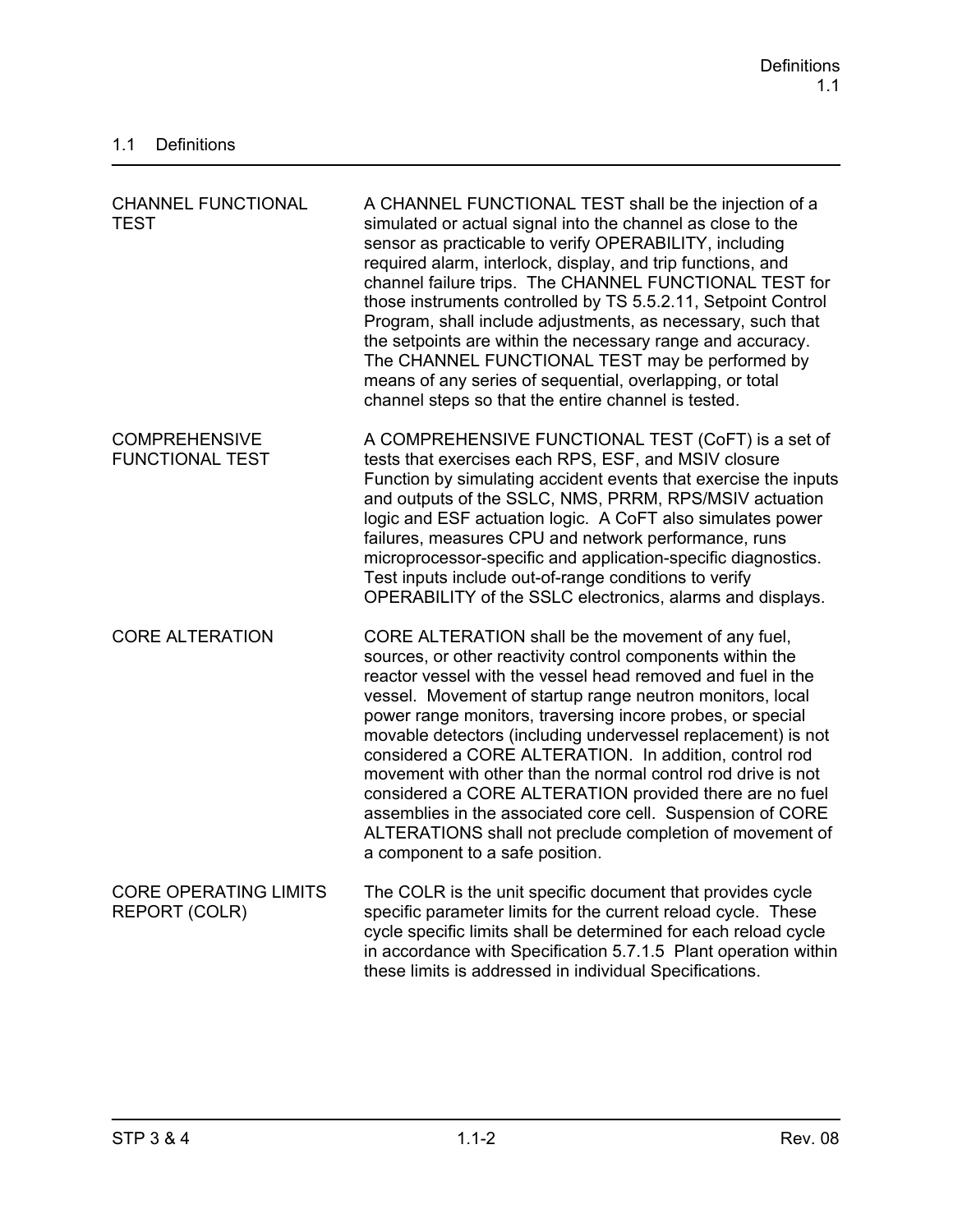| <b>DIVISION FUNCTIONAL TEST</b>                                               | The injection of simulated or actual signals into a division as<br>close to the sensors as practicable to verify OPERABILITY of<br>SENSOR CHANNELS and LOGIC CHANNELS in that<br>division. The DIVISION FUNCTIONAL TEST for those<br>instruments controlled by TS 5.5.2.11, Setpoint Control<br>Program, shall include adjustments, as necessary, such that<br>the setpoints are within the necessary range and accuracy.<br>The DIVISION FUNCTIONAL TEST may be performed by<br>means of a series of sequential or overlapping steps. The test<br>shall comprise all the equipment from the DTF inputs to<br>LOGIC CHANNEL outputs. This test shall also verify that the<br>inputs to the DTFs are the same as the information presented<br>at the control room indicators. |
|-------------------------------------------------------------------------------|------------------------------------------------------------------------------------------------------------------------------------------------------------------------------------------------------------------------------------------------------------------------------------------------------------------------------------------------------------------------------------------------------------------------------------------------------------------------------------------------------------------------------------------------------------------------------------------------------------------------------------------------------------------------------------------------------------------------------------------------------------------------------|
| <b>DOSE EQUIVALENT I-131</b>                                                  | DOSE EQUIVALENT I-131 shall be that concentration of I-131<br>(microcuries/gram) that alone would produce the same thyroid<br>dose as the quantity and isotopic mixture of I-131, I-132, I-133,<br>I-134, and I-135 actually present. The thyroid dose conversion<br>factors used for this calculation shall be those listed in Table III<br>of TID-14844, AEC, 1962, "Calculation of Distance Factors for<br>Power and Test Reactor Sites" or those listed in Table E-7 of<br>Regulatory Guide 1.109, Rev. 1, NRC, 1977 or ICRP 30,<br>Supplement to Part 1, pages 192-212, Table titled "Committed"<br>Dose Equivalent in Target Organs or Tissues per Intake of<br>Unit Activity."                                                                                        |
| <b>Ē-AVERAGE</b><br><b>DISINTEGRATION ENERGY</b>                              | E shall be the average (weighted in proportion to the<br>concentration of each radionuclide in the reactor coolant at the<br>time of sampling) of the sum of the average beta and gamma<br>energies per disintegration (in MeV) for isotopes, other than<br>iodines, with half lives > 15 minutes, making up at least 95% of<br>the total noniodine activity in the coolant.                                                                                                                                                                                                                                                                                                                                                                                                 |
| <b>EMERGENCY CORE</b><br><b>COOLING SYSTEM (ECCS)</b><br><b>RESPONSE TIME</b> | The ECCS RESPONSE TIME shall be that time interval from<br>when the monitored parameter exceeds its ECCS initiation<br>setpoint at the channel sensor until the ECCS equipment is<br>capable of performing its safety function (i.e., the valves travel<br>to their required positions, pump discharge pressures reach<br>their required values, etc.). Times shall include diesel<br>generator starting and sequence loading delays, where<br>applicable. The response time may be measured by means of<br>any series of sequential, overlapping, or total steps so that the<br>entire response time is measured.                                                                                                                                                           |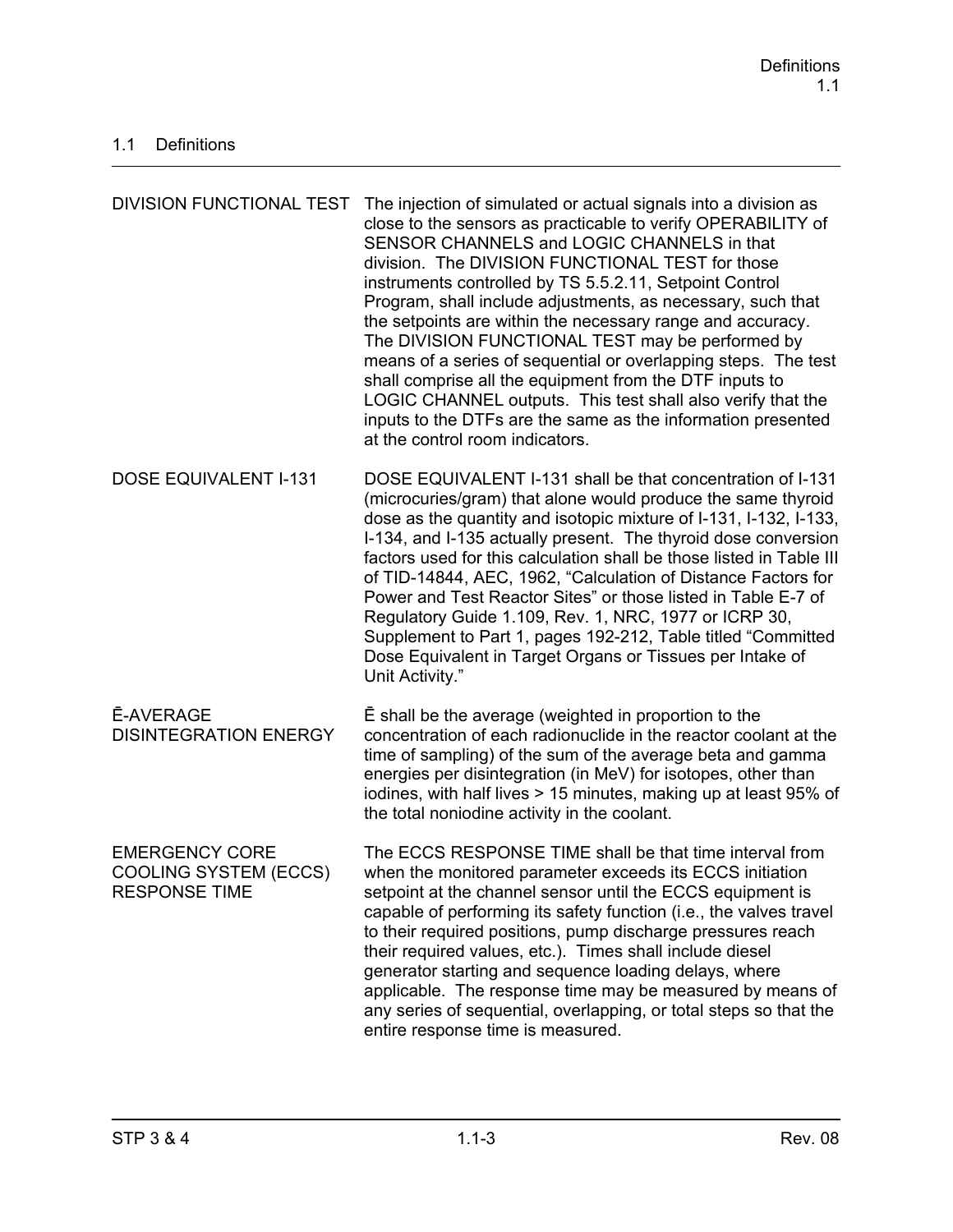| <b>ISOLATION SYSTEM</b><br><b>RESPONSE TIME</b> | The ISOLATION SYSTEM RESPONSE TIME shall be that<br>time interval from when the monitored parameter exceeds its<br>isolation initiation setpoint at the channel sensor until the<br>isolation valves travel to their required positions. Times shall<br>include diesel generator starting and sequence loading delays,<br>where applicable. The response time may be measured by<br>means of any series of sequential, overlapping, or total steps<br>so that the entire response time is measured. |         |                                                                                                                                                                                                                           |
|-------------------------------------------------|-----------------------------------------------------------------------------------------------------------------------------------------------------------------------------------------------------------------------------------------------------------------------------------------------------------------------------------------------------------------------------------------------------------------------------------------------------------------------------------------------------|---------|---------------------------------------------------------------------------------------------------------------------------------------------------------------------------------------------------------------------------|
| <b>LEAKAGE</b>                                  |                                                                                                                                                                                                                                                                                                                                                                                                                                                                                                     |         | LEAKAGE shall be:                                                                                                                                                                                                         |
|                                                 | a.                                                                                                                                                                                                                                                                                                                                                                                                                                                                                                  |         | <b>Identified LEAKAGE</b>                                                                                                                                                                                                 |
|                                                 |                                                                                                                                                                                                                                                                                                                                                                                                                                                                                                     | $1_{-}$ | LEAKAGE into the drywell such as that from pump<br>seals or valve packing, that is captured and<br>conducted to a sump or collecting tank; or                                                                             |
|                                                 |                                                                                                                                                                                                                                                                                                                                                                                                                                                                                                     | 2.      | LEAKAGE into the drywell atmosphere from<br>sources that are both specifically located and<br>known either not to interfere with the operation of<br>leakage detection systems or not to be pressure<br>boundary LEAKAGE; |
|                                                 | b.                                                                                                                                                                                                                                                                                                                                                                                                                                                                                                  |         | <b>Unidentified LEAKAGE</b>                                                                                                                                                                                               |
|                                                 |                                                                                                                                                                                                                                                                                                                                                                                                                                                                                                     |         | All LEAKAGE into the drywell that is not identified<br>LEAKAGE;                                                                                                                                                           |
|                                                 | C.                                                                                                                                                                                                                                                                                                                                                                                                                                                                                                  |         | <b>Total LEAKAGE</b>                                                                                                                                                                                                      |
|                                                 |                                                                                                                                                                                                                                                                                                                                                                                                                                                                                                     |         | Sum of the identified and unidentified LEAKAGE;                                                                                                                                                                           |
|                                                 | d.                                                                                                                                                                                                                                                                                                                                                                                                                                                                                                  |         | <b>Pressure Boundary LEAKAGE</b>                                                                                                                                                                                          |
|                                                 |                                                                                                                                                                                                                                                                                                                                                                                                                                                                                                     |         | LEAKAGE through a nonisolable fault in a Reactor<br>Coolant System (RCS) component body, pipe wall, or<br>vessel wall.                                                                                                    |
| <b>LINEAR HEAT GENERATION</b><br>RATE (LHGR)    |                                                                                                                                                                                                                                                                                                                                                                                                                                                                                                     |         | The LHGR shall be the heat generation rate per unit length of<br>fuel rod. It is the integral of the heat flux over the heat transfer<br>area associated with the unit length.                                            |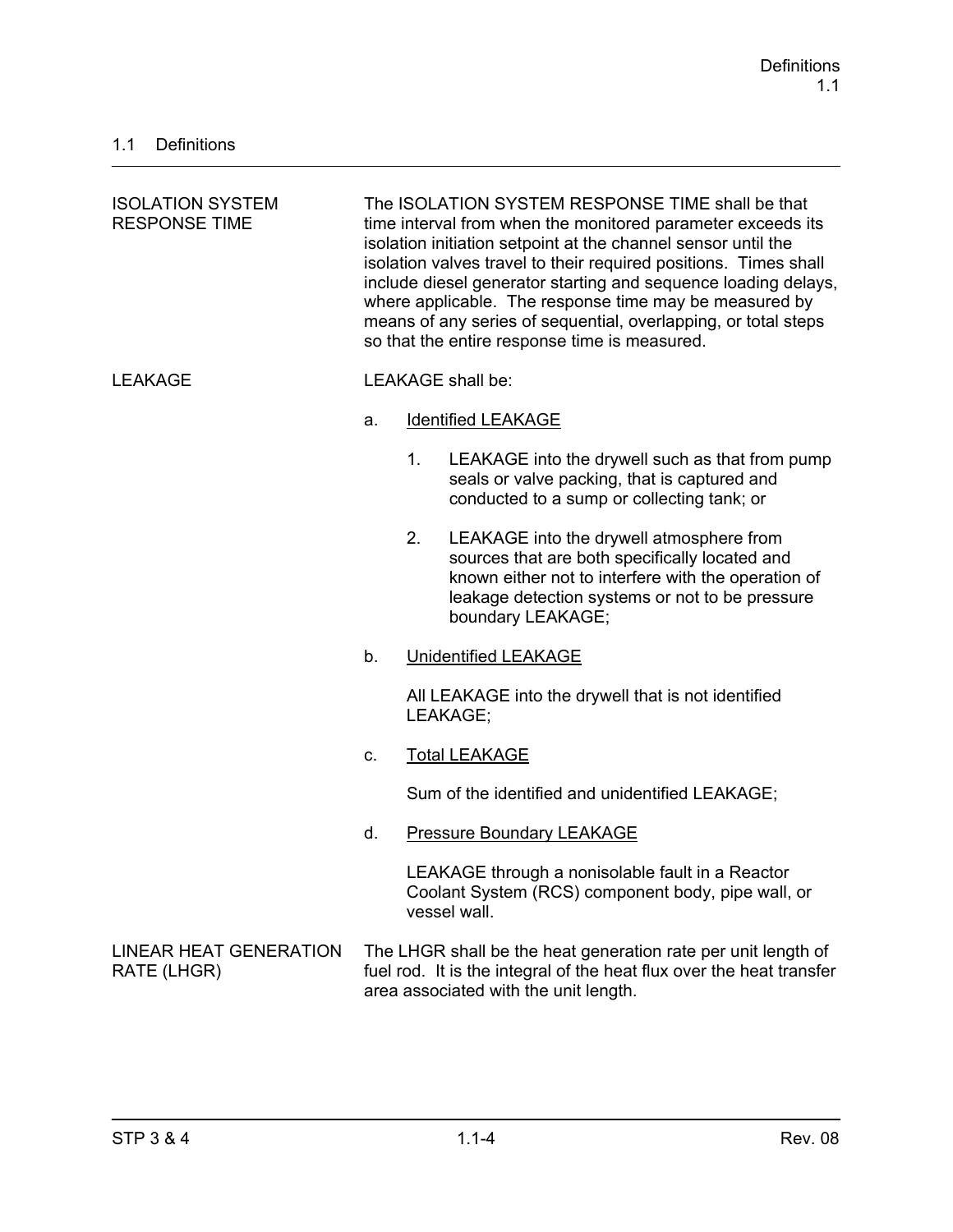| <b>LOGIC CHANNEL</b>                          | A LOGIC CHANNEL is defined as a set of interconnecting<br>hardware and software components that process the inputs to<br>produce an identifiable RPS trip signal or ESF actuation signal<br>within a division. For the RPS, this includes the trip signal's<br>associated TLF 2-out-of-4 voters, TLF bistable functions,<br>operator controls, interlocks, data transmission, alarms,<br>displays, division-of-sensors bypass, transmission lines out to<br>the OLU inputs. Each ESF function will include the ESF<br>actuation signal's associated DLC 2-out-of-4 voters, DLC<br>bistable functions, operator controls, interlocks, data<br>transmission, alarms, displays, division-of-sensors bypass,<br>DCF, and, as applicable, transmission lines out to the input of<br>the 2-out-of-2 voters. The ESF actuation signal includes the<br>system actuation signal and all its associated device actuation<br>signals generated in the DLC out to the 2-out-of-2 voter, if<br>present. |
|-----------------------------------------------|--------------------------------------------------------------------------------------------------------------------------------------------------------------------------------------------------------------------------------------------------------------------------------------------------------------------------------------------------------------------------------------------------------------------------------------------------------------------------------------------------------------------------------------------------------------------------------------------------------------------------------------------------------------------------------------------------------------------------------------------------------------------------------------------------------------------------------------------------------------------------------------------------------------------------------------------------------------------------------------------|
| <b>LOGIC SYSTEM</b><br><b>FUNCTIONAL TEST</b> | A LOGIC SYSTEM FUNCTIONAL TEST shall be a test of all<br>required logic components (i.e., all required relays and<br>contacts, trip functions, solid state logic elements, etc.) of a<br>logic path, from as close to the sensor as practicable up to, but<br>not including, the actuated device, to verify OPERABILITY.<br>The LOGIC SYSTEM FUNCTIONAL TEST may be performed<br>by means of any series of sequential, overlapping, or total<br>system steps so that the entire logic system is tested.                                                                                                                                                                                                                                                                                                                                                                                                                                                                                    |
| <b>MINIMUM CRITICAL POWER</b><br>RATIO (MCPR) | The MCPR shall be the smallest critical power ratio (CPR) that<br>exists in the core. The CPR is that power in the assembly that<br>is calculated by application of the appropriate correlation(s) to<br>cause some point in the assembly to experience boiling<br>transition, divided by the actual assembly operating power.                                                                                                                                                                                                                                                                                                                                                                                                                                                                                                                                                                                                                                                             |
| <b>MODE</b>                                   | A MODE shall correspond to any one inclusive combination of<br>mode switch position, average reactor coolant temperature,<br>and reactor vessel head closure bolt tensioning specified in<br>Table 1.1-1 with fuel in the reactor vessel.                                                                                                                                                                                                                                                                                                                                                                                                                                                                                                                                                                                                                                                                                                                                                  |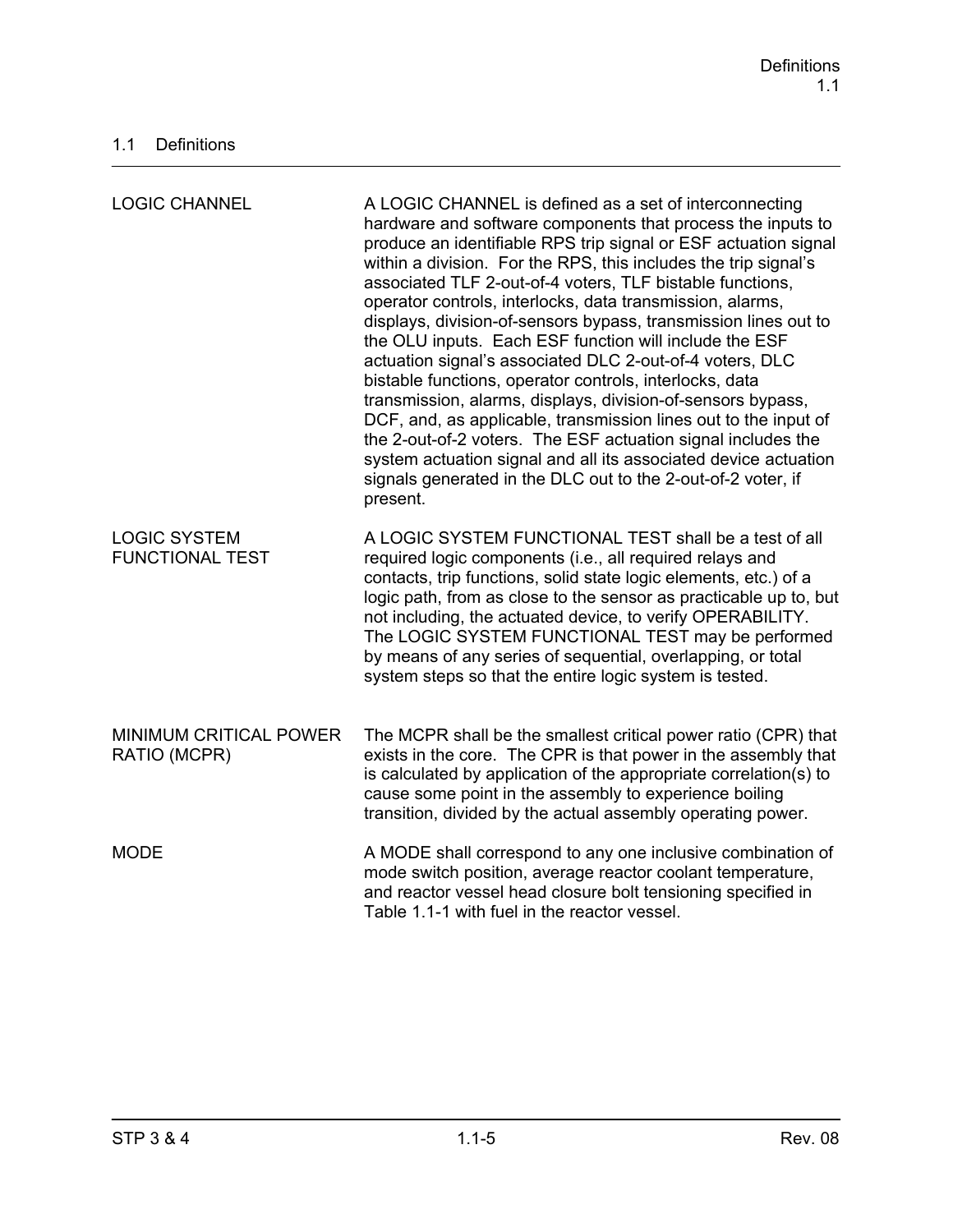| <b>OPERABLE - OPERABILITY</b>                   |                                                                                                                                                                                                                                                                                                                                                                                                                                                                                                                                                                                                                                                                                                                                                                                                                                                                                                                                                                               | A system, subsystem, division, component, or device shall be<br>OPERABLE or have OPERABILITY when it is capable of<br>performing its specified safety function(s) and when all<br>necessary attendant instrumentation, controls, displays,<br>normal or emergency electrical power, cooling and seal water,<br>lubrication, and other auxiliary equipment that are required for<br>the system, subsystem, division, component, or device to<br>perform its specified safety function(s) are also capable of<br>performing their related support function(s). |
|-------------------------------------------------|-------------------------------------------------------------------------------------------------------------------------------------------------------------------------------------------------------------------------------------------------------------------------------------------------------------------------------------------------------------------------------------------------------------------------------------------------------------------------------------------------------------------------------------------------------------------------------------------------------------------------------------------------------------------------------------------------------------------------------------------------------------------------------------------------------------------------------------------------------------------------------------------------------------------------------------------------------------------------------|--------------------------------------------------------------------------------------------------------------------------------------------------------------------------------------------------------------------------------------------------------------------------------------------------------------------------------------------------------------------------------------------------------------------------------------------------------------------------------------------------------------------------------------------------------------|
| <b>OUTPUT CHANNEL</b>                           | An OUTPUT CHANNEL is defined as a set of interconnected<br>components that process outputs from associated LOGIC<br>CHANNELS to produce an identifiable signal that deenergizes<br>scram solenoids, deenergizes MSIV Isolation solenoids, or<br>energizes ESF device actuators within a division. For the RPS,<br>this includes the signal's associated OLU, transmission lines,<br>manual divisional trip and reset switches, trip logic output<br>bypass switch, parallel load driver test switch, and scram pilot<br>valve solenoid load drivers. For the MSIVs, this includes the<br>signal's associated OLU, data transmission, manual divisional<br>isolation and reset switches, trip logic output bypass switch,<br>and MSIV isolation pilot valve solenoid load drivers. For the<br>ESF, this includes the signal's associated DLC or<br>2-out-of-2 voter, as applicable, ESF Output Channel Bypass<br>switch, and data transmission out to the ESF device actuator. |                                                                                                                                                                                                                                                                                                                                                                                                                                                                                                                                                              |
| <b>OUTPUT CHANNEL</b><br><b>FUNCTIONAL TEST</b> |                                                                                                                                                                                                                                                                                                                                                                                                                                                                                                                                                                                                                                                                                                                                                                                                                                                                                                                                                                               | An OUTPUT CHANNEL FUNCTIONAL TEST is the<br>injection of simulated or actual signals into the OUTPUT<br>CHANNEL to verify OPERABILITY.                                                                                                                                                                                                                                                                                                                                                                                                                       |
| PHYSICS TESTS                                   | PHYSICS TESTS shall be those tests performed to measure<br>the fundamental nuclear characteristics of the reactor core and<br>related instrumentation.<br>These tests are:                                                                                                                                                                                                                                                                                                                                                                                                                                                                                                                                                                                                                                                                                                                                                                                                    |                                                                                                                                                                                                                                                                                                                                                                                                                                                                                                                                                              |
|                                                 | a.                                                                                                                                                                                                                                                                                                                                                                                                                                                                                                                                                                                                                                                                                                                                                                                                                                                                                                                                                                            | Described in Chapter 14, Initial Test Program of the<br>FSAR;                                                                                                                                                                                                                                                                                                                                                                                                                                                                                                |
|                                                 | b.                                                                                                                                                                                                                                                                                                                                                                                                                                                                                                                                                                                                                                                                                                                                                                                                                                                                                                                                                                            | Authorized under the provisions of 10 CFR 50.59; or                                                                                                                                                                                                                                                                                                                                                                                                                                                                                                          |
|                                                 | C.                                                                                                                                                                                                                                                                                                                                                                                                                                                                                                                                                                                                                                                                                                                                                                                                                                                                                                                                                                            | Otherwise approved by the Nuclear Regulatory<br>Commission.                                                                                                                                                                                                                                                                                                                                                                                                                                                                                                  |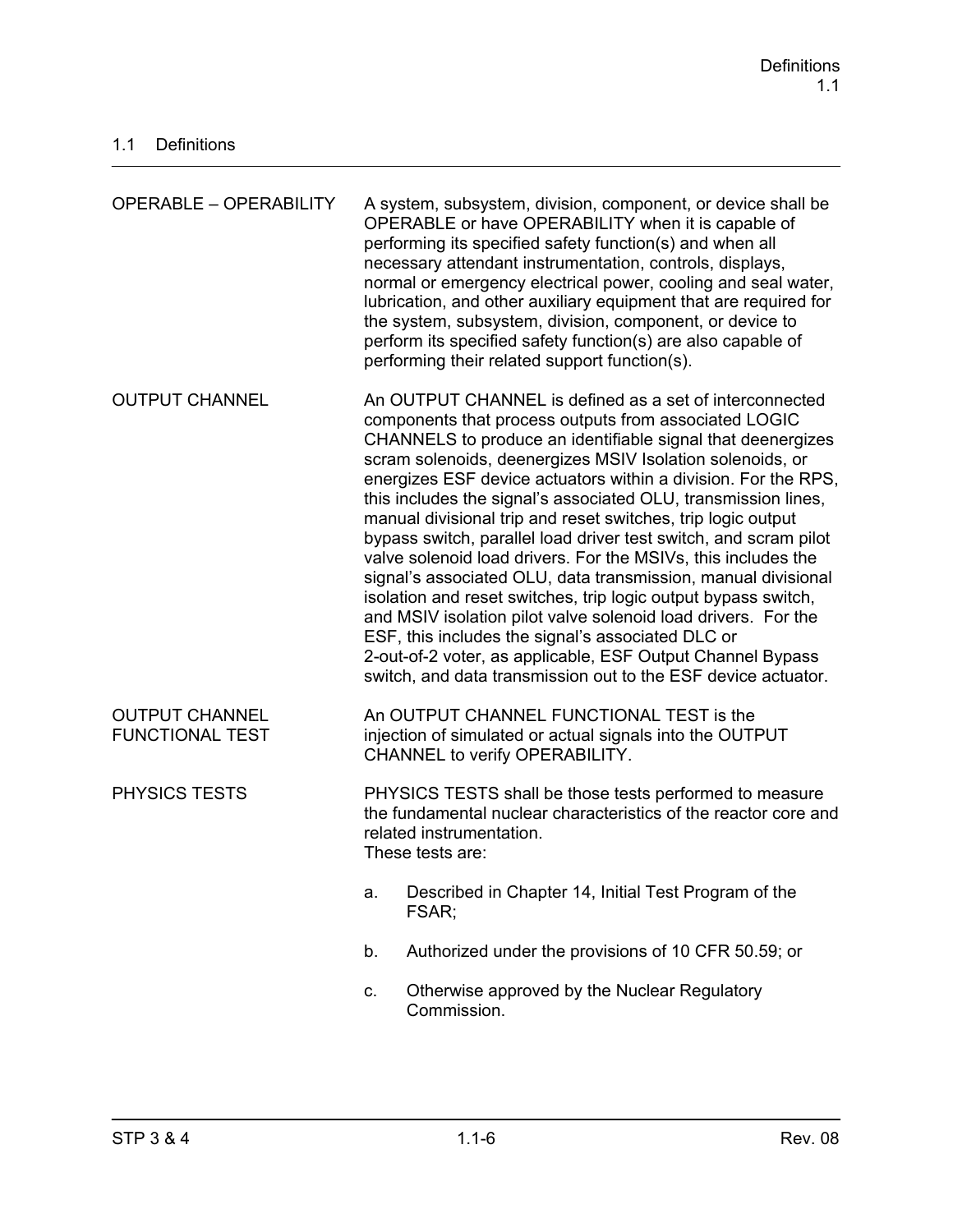| <b>PRESSURE AND</b><br><b>TEMPERATURE LIMITS</b><br><b>REPORT (PTLR)</b> | The PTLR is the unit specific document that provides the<br>reactor vessel pressure and temperature limits, including<br>heatup and cooldown rates, for the current reactor vessel<br>fluence period. These pressure and temperature limits shall<br>be determined for each fluence period in accordance with<br>Specification 5.7.1.6 Plant operation within these operating<br>limits is addressed in LCO 3.4.9, "RCS Pressure and<br>Temperature (P/T) Limits."                 |
|--------------------------------------------------------------------------|------------------------------------------------------------------------------------------------------------------------------------------------------------------------------------------------------------------------------------------------------------------------------------------------------------------------------------------------------------------------------------------------------------------------------------------------------------------------------------|
| <b>RATED THERMAL POWER</b><br>(RTP)                                      | RTP shall be a total reactor core heat transfer rate to the<br>reactor coolant of 3926 MWt.                                                                                                                                                                                                                                                                                                                                                                                        |
| <b>REACTOR PUMP TRIP</b><br>(RPT) SYSTEM<br><b>RESPONSE TIME</b>         | The RPT SYSTEM RESPONSE TIME shall be that time<br>interval from initial signal generation (by the associated<br>turbine stop valve limit switch or the turbine control valve<br>hydraulic oil pressure switch) to the trip of the inverters<br>associated with the reactor internal pumps adjustable speed<br>drives. The response time may be measured by means of any<br>series of sequential, overlapping, or total steps so that the<br>entire response time is measured.     |
| <b>REACTOR PROTECTION</b><br><b>SYSTEM (RPS) RESPONSE</b><br><b>TIME</b> | The RPS RESPONSE TIME shall be that time interval from<br>when the monitored parameter exceeds its RPS trip setpoint at<br>the channel sensor until de-energization of the scram pilot<br>valve solenoids. The response time may be measured by<br>means of any series of sequential, overlapping, or total steps<br>so that the entire response time is measured.                                                                                                                 |
| <b>SENSOR CHANNEL</b>                                                    | A SENSOR CHANNEL is defined as a set of interconnected<br>hardware and software components that process an<br>identifiable sensor signal within a division. This includes the<br>sensor, data acquisition, signal conditioning, data<br>transmission, alarms, displays, and all transmission lines in the<br>division and between divisions associated with the sensor<br>signal up to an input of a 2-out-of-4 voter or an input of a<br>bistable function within the TLF or DLC. |
| <b>SENSOR CHANNEL</b><br><b>CALIBRATION</b>                              | A SENSOR CHANNEL CALIBRATION is the adjustment, as<br>necessary, of the SENSOR CHANNEL such that it responds<br>within the specified range and accuracy to specified values of<br>the parameter that the SENSOR CHANNEL monitors. The<br>calibration may be performed by any series of sequential,                                                                                                                                                                                 |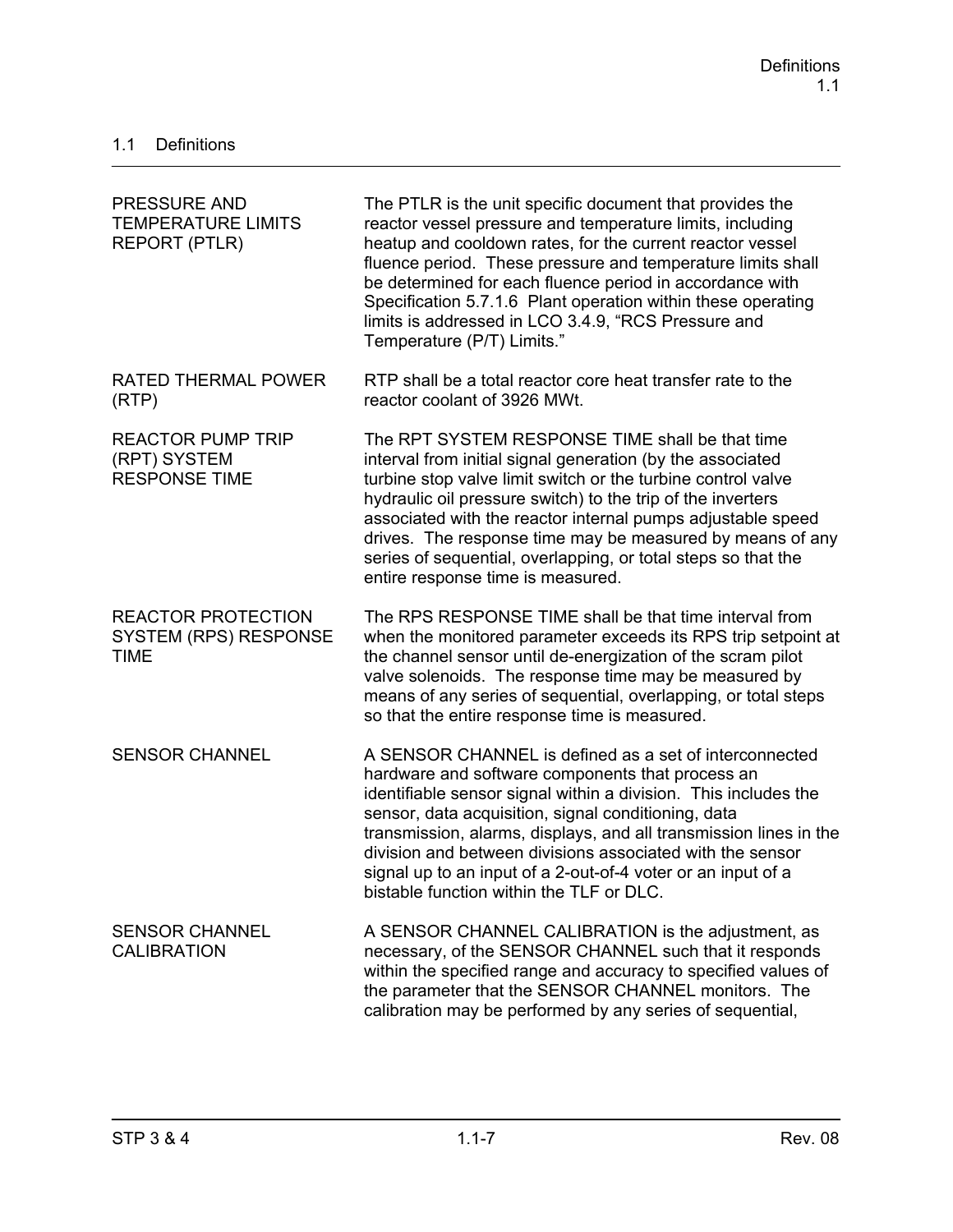| <b>SENSOR CHANNEL</b><br><b>CALIBRATION</b><br>(continued) | overlapping, or total SENSOR CHANNEL test steps so that<br>the entire SENSOR CHANNEL is calibrated. Calibration of<br>instrument channels with resistance temperature detector<br>(RTD) or thermocouple sensors shall consist of an inplace<br>cross calibration of the sensing elements and normal<br>calibration of the remaining adjustments in the channel.<br>Whenever a sensing element is replaced, the next required<br>inplace cross calibration consists of comparing the other<br>sensing elements with the recently installed sensing element. |  |
|------------------------------------------------------------|------------------------------------------------------------------------------------------------------------------------------------------------------------------------------------------------------------------------------------------------------------------------------------------------------------------------------------------------------------------------------------------------------------------------------------------------------------------------------------------------------------------------------------------------------------|--|
| <b>SENSOR CHANNEL CHECK</b>                                | A SENSOR CHANNEL CHECK is the qualitative assessment,<br>by observation, of a SENSOR CHANNEL's behavior during<br>operation. This observation shall include comparison of this<br>SENSOR CHANNEL's indication to other indications derived<br>from independent SENSOR CHANNELS. This check shall be<br>performed so as to examine as much of the SENSOR<br>CHANNEL as practicable.                                                                                                                                                                         |  |
| SHUTDOWN MARGIN (SDM)                                      | SDM shall be the amount of reactivity by which the reactor is<br>subcritical or would be subcritical assuming that:                                                                                                                                                                                                                                                                                                                                                                                                                                        |  |
|                                                            | The reactor is xenon free;<br>a.                                                                                                                                                                                                                                                                                                                                                                                                                                                                                                                           |  |
|                                                            | The moderator temperature is $20^{\circ}$ C; and<br>b.                                                                                                                                                                                                                                                                                                                                                                                                                                                                                                     |  |
|                                                            | All control rods are fully inserted except for the control<br>$\mathbf{C}$<br>rod pair of highest reactivity worth, which is assumed to<br>be fully withdrawn.                                                                                                                                                                                                                                                                                                                                                                                             |  |
|                                                            | With control rods not capable of being fully inserted, the<br>reactivity worth of these control rods must be accounted for in<br>the determination of SDM.                                                                                                                                                                                                                                                                                                                                                                                                 |  |
|                                                            | NOTE: A control rod pair consists of two control rods which<br>are connected to the same, shared scram accumulator. All<br>control rods share an accumulator except for the center control<br>rod which has its own accumulator.                                                                                                                                                                                                                                                                                                                           |  |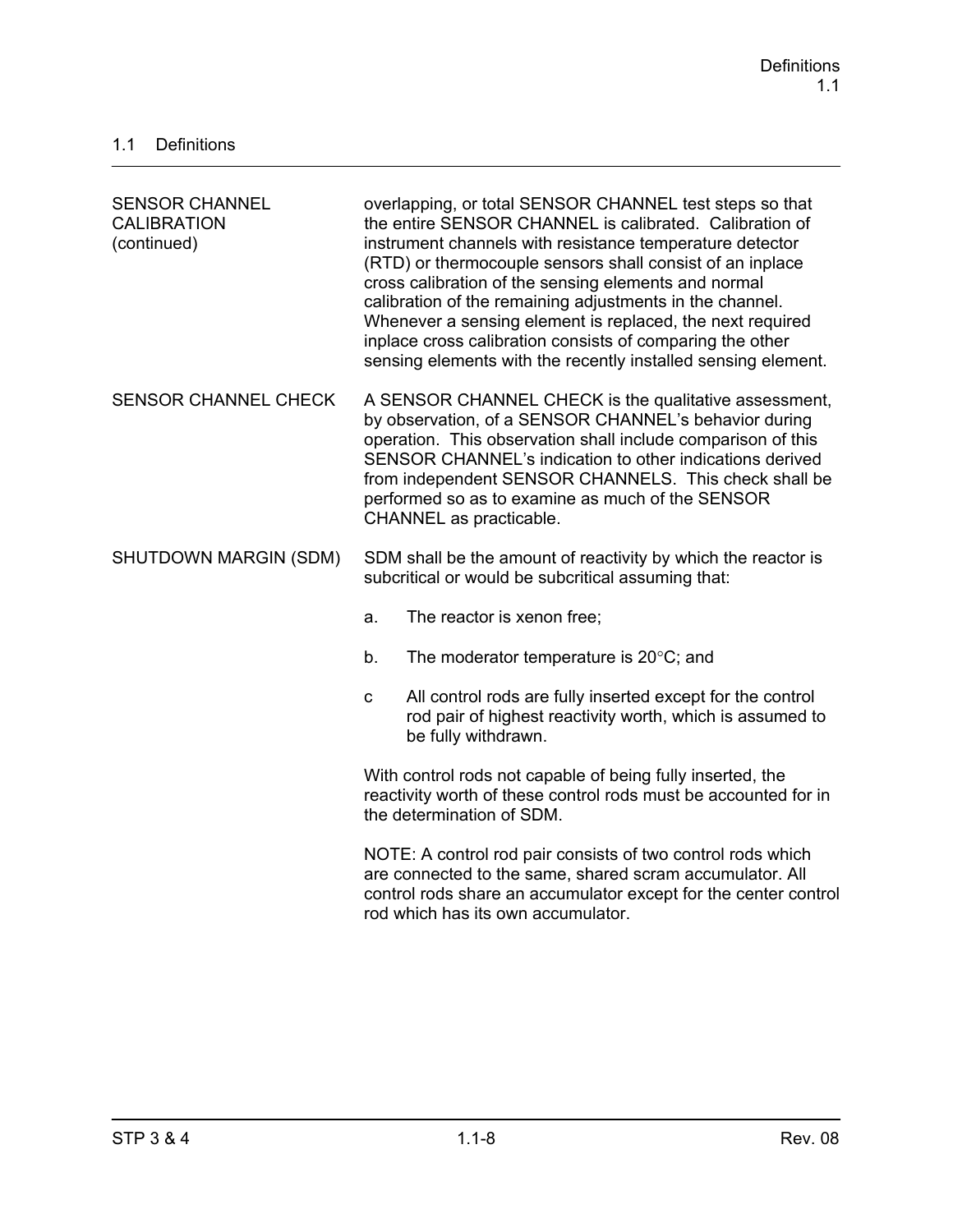| STAGGERED TEST BASIS                                 | A STAGGERED TEST BASIS shall consist of the testing of<br>one of the systems, subsystems, channels, or other<br>designated components during the interval specified by the<br>Surveillance Frequency, so that all systems, subsystems,<br>channels, or other designated components are tested during n<br>Surveillance Frequency intervals, where n is the total number<br>of systems, subsystems, channels, or other designated<br>components in the associated function. |  |
|------------------------------------------------------|----------------------------------------------------------------------------------------------------------------------------------------------------------------------------------------------------------------------------------------------------------------------------------------------------------------------------------------------------------------------------------------------------------------------------------------------------------------------------|--|
| <b>THERMAL POWER</b>                                 | THERMAL POWER shall be the total reactor core heat<br>transfer rate to the reactor coolant.                                                                                                                                                                                                                                                                                                                                                                                |  |
| <b>TURBINE BYPASS SYSTEM</b><br><b>RESPONSE TIME</b> | The TURBINE BYPASS SYSTEM RESPONSE TIME consists<br>of two components:                                                                                                                                                                                                                                                                                                                                                                                                     |  |
|                                                      | The time from initial movement of the main turbine stop<br>a.<br>valve or control valve until 80% of the turbine bypass<br>capacity is established; and                                                                                                                                                                                                                                                                                                                    |  |
|                                                      | The time from initial movement of the main turbine stop<br>b.<br>valve or control valve until initial movement of the turbine<br>bypass valve.                                                                                                                                                                                                                                                                                                                             |  |
|                                                      | The response time may be measured by means of any series<br>of sequential, overlapping, or total steps so that the entire<br>response time is measured.                                                                                                                                                                                                                                                                                                                    |  |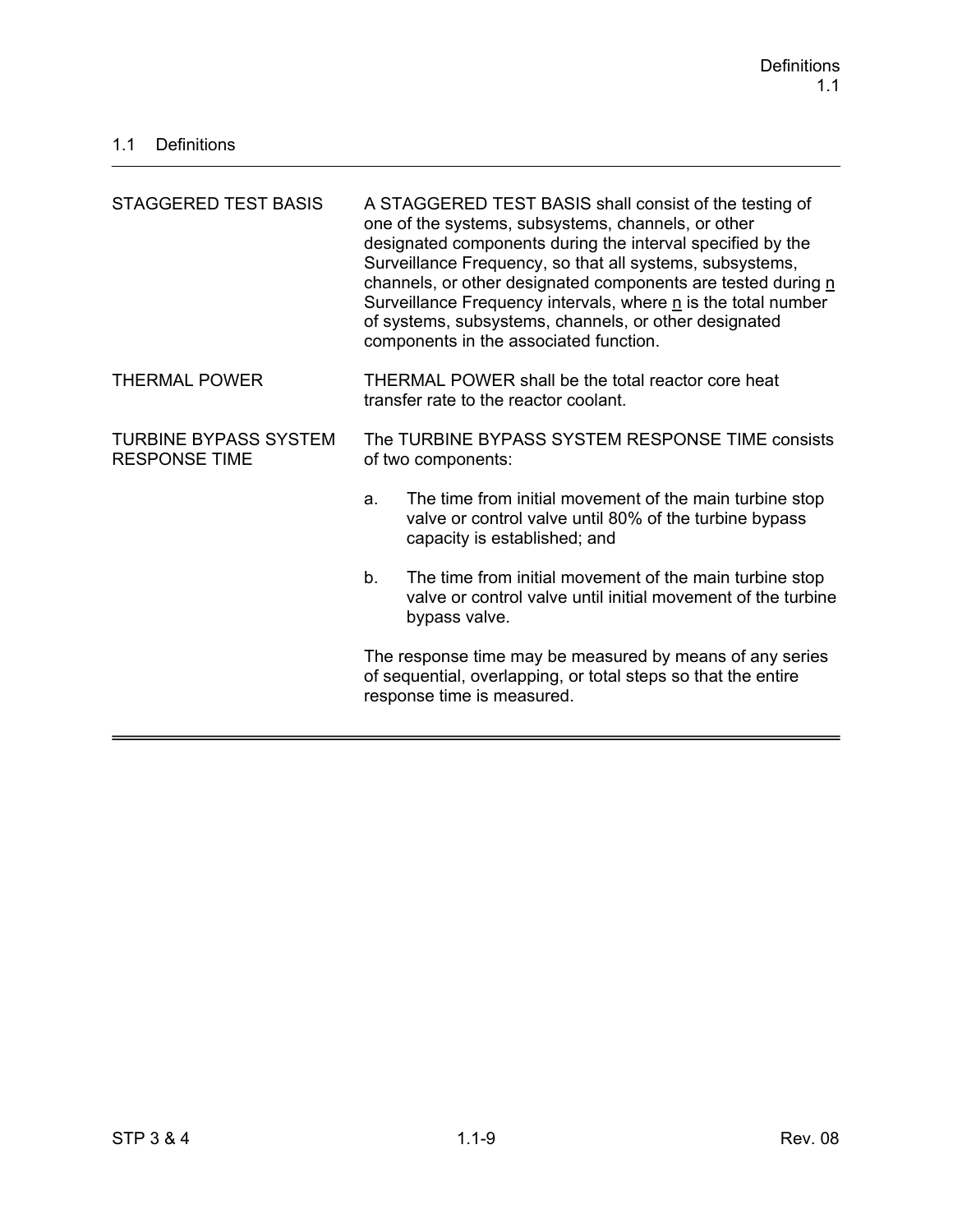## Table 1.1-1 (page 1 of 1) **MODES**

| <b>MODE</b>    | TITLE                        | <b>REACTOR MODE</b><br><b>SWITCH POSITION</b> | <b>AVERAGE REACTOR</b><br><b>COOLANT</b><br><b>TEMPERATURE</b><br>$^{\circ}C$ |
|----------------|------------------------------|-----------------------------------------------|-------------------------------------------------------------------------------|
| 1              | <b>Power Operation</b>       | Run                                           | <b>NA</b>                                                                     |
| 2              | Startup                      | Refuel <sup>(a)</sup> or Startup/Hot Standby  | <b>NA</b>                                                                     |
| 3              | Hot Shutdown <sup>(a)</sup>  | Shutdown                                      | > 93                                                                          |
| $\overline{4}$ | Cold Shutdown <sup>(a)</sup> | Shutdown                                      | $\leq 93$                                                                     |
| 5              | Refueling <sup>(b)</sup>     | Shutdown or Refuel                            | <b>NA</b>                                                                     |

(a) All reactor vessel head closure bolts fully tensioned.

(b) One or more reactor vessel head closure bolts less than fully tensioned.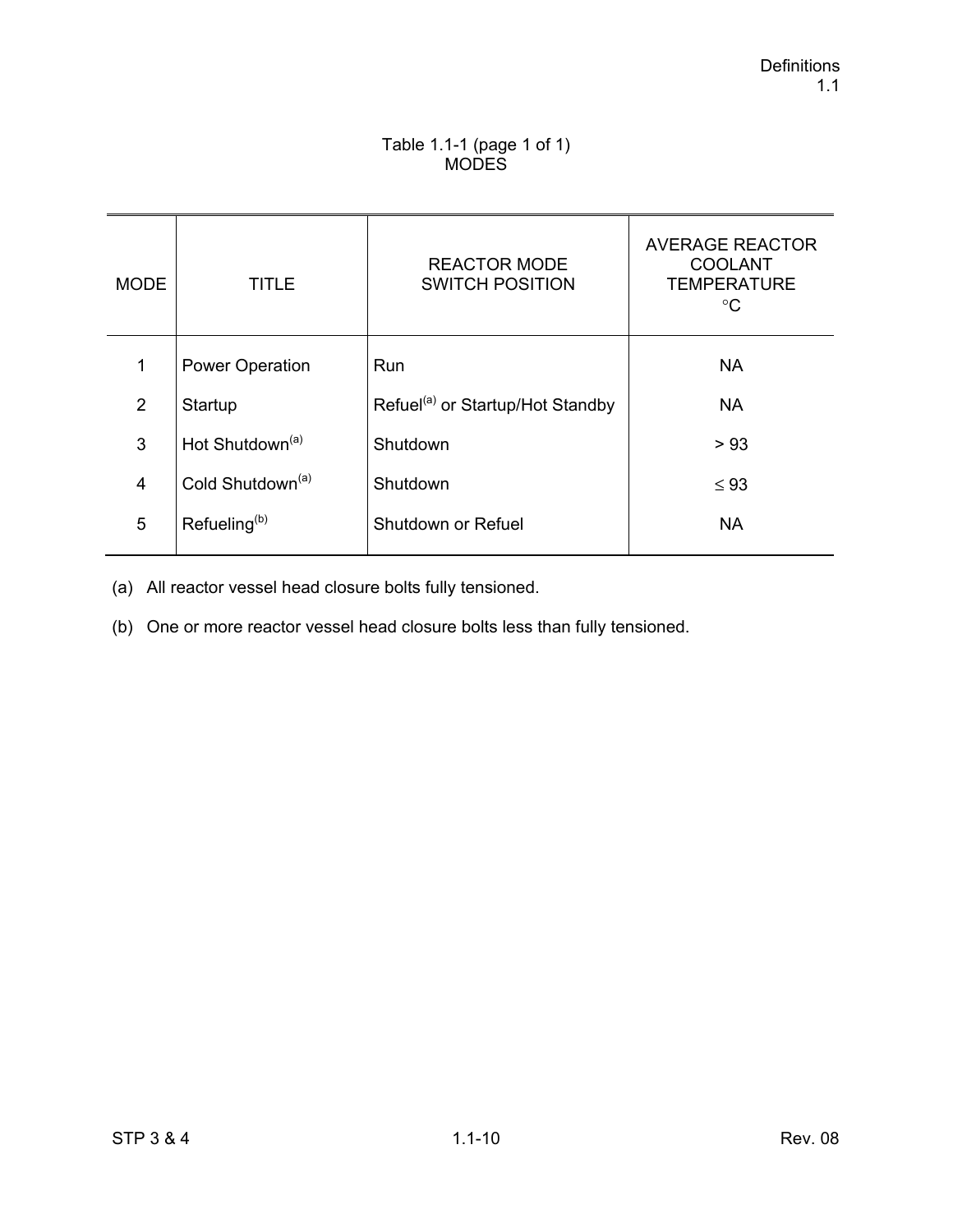## 1.0 USE AND APPLICATION

# 1.2 Logical Connectors

| <b>PURPOSE</b>    | The purpose of this section is to explain the meaning of logical<br>connectors.                                                                                                                                                                                                                                                                                                                                                                                                                                                                                                                                                       |
|-------------------|---------------------------------------------------------------------------------------------------------------------------------------------------------------------------------------------------------------------------------------------------------------------------------------------------------------------------------------------------------------------------------------------------------------------------------------------------------------------------------------------------------------------------------------------------------------------------------------------------------------------------------------|
|                   | Logical connectors are used in Technical Specifications (TS) to<br>discriminate between, and yet connect, discrete Conditions, Required<br>Actions, Completion Times, Surveillances, and Frequencies. The only<br>logical connectors that appear in TS are AND and OR. The physical<br>arrangement of these connectors constitutes logical conventions with<br>specific meanings.                                                                                                                                                                                                                                                     |
| <b>BACKGROUND</b> | Several levels of logic may be used to state Required Actions. These<br>levels are identified by the placement (or nesting) of the logical<br>connectors and by the number assigned to each Required Action. The<br>first level of logic is identified by the first digit of the number assigned to a<br>Required Action and the placement of the logical connector in the first<br>level of nesting (i.e., left justified with the number of the Required Action).<br>The successive levels of logic are identified by additional digits of the<br>Required Action number and by successive indentions of the logical<br>connectors. |
|                   | When logical connectors are used to state a Condition, Completion Time,<br>Surveillance, or Frequency, only the first level of logic is used, and the<br>logical connector is left justified with the statement of the Condition,<br>Completion Time, Surveillance, or Frequency.                                                                                                                                                                                                                                                                                                                                                     |
| <b>EXAMPLES</b>   | The following examples illustrate the use of logical connectors.                                                                                                                                                                                                                                                                                                                                                                                                                                                                                                                                                                      |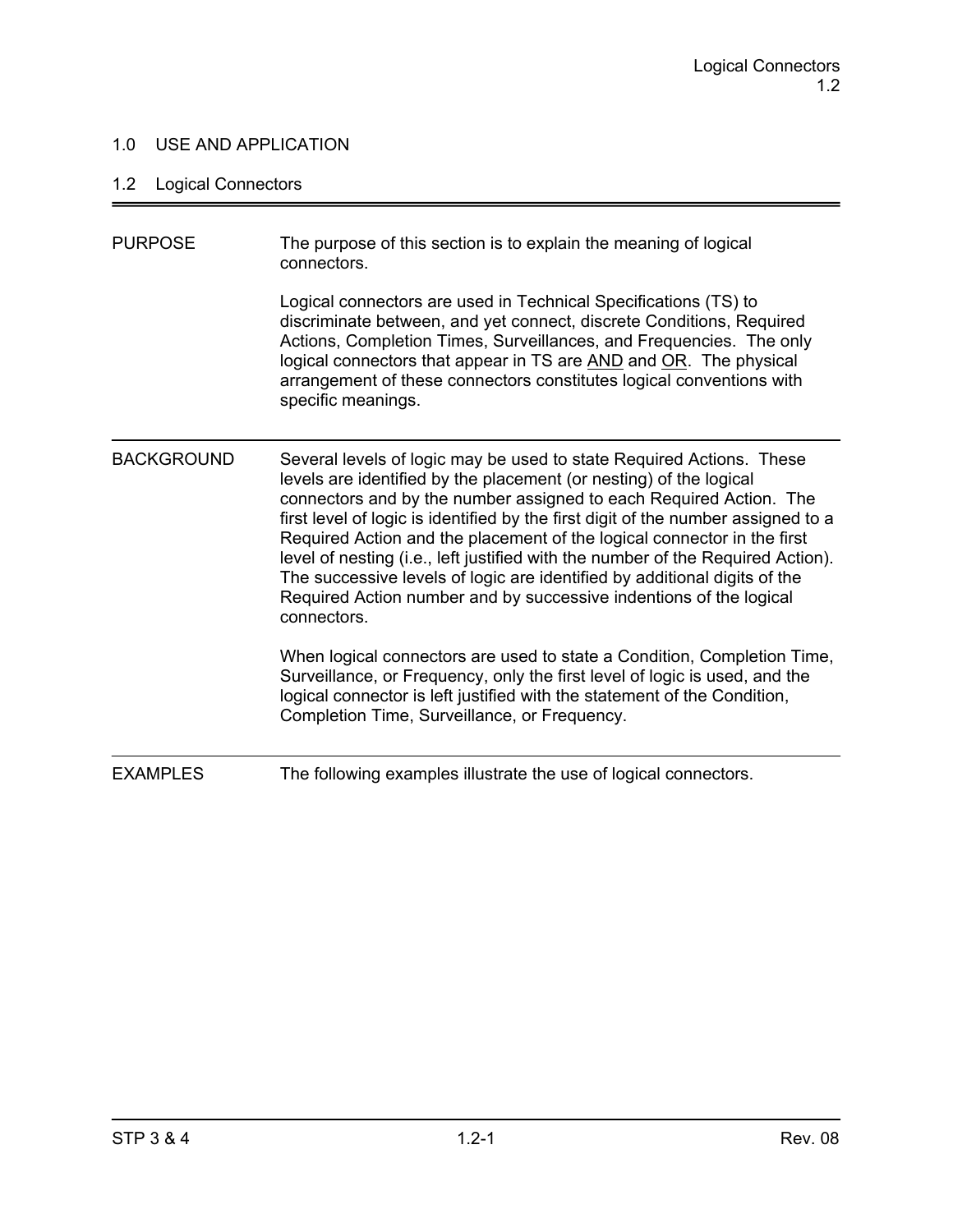## 1.2 Logical Connectors

EXAMPLES EXAMPLE 1.2-1 (continued)

ACTIONS

| <b>CONDITION</b> | <b>REQUIRED ACTION</b>   | <b>COMPLETION TIME</b> |
|------------------|--------------------------|------------------------|
| A. LCO not met.  | A.1 Verify<br><b>AND</b> |                        |
|                  | A.2 Restore              |                        |

In this example, the logical connector **AND** is used to indicate that, when in Condition A, both Required Actions A.1 and A.2 must be completed.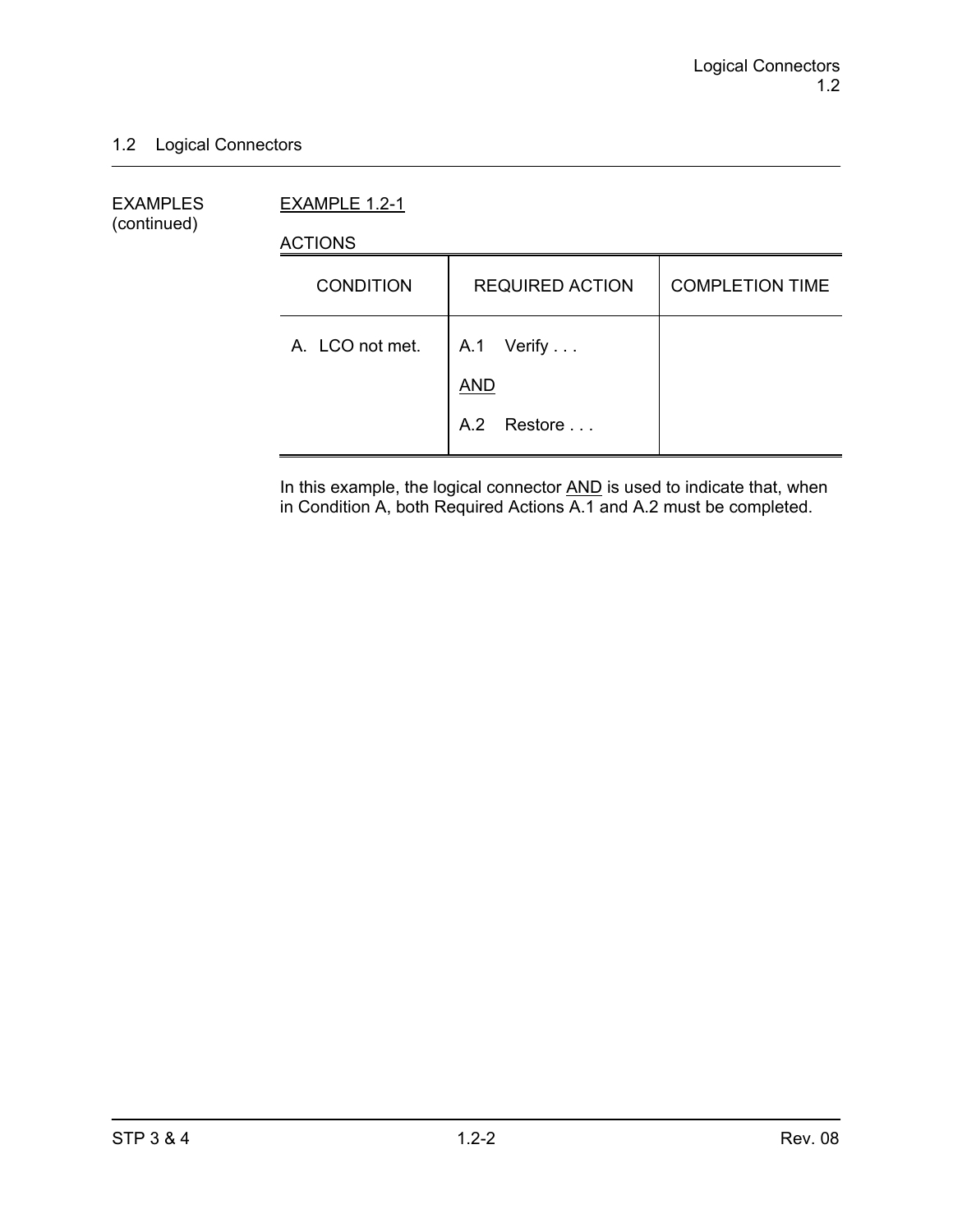## 1.2 Logical Connectors

(continued)

EXAMPLES EXAMPLE 1.2-2

ACTIONS

| <b>CONDITION</b> | <b>REQUIRED ACTION</b> | <b>COMPLETION TIME</b> |
|------------------|------------------------|------------------------|
| A. LCO not met.  | $A.1$ Trip<br>$OR$     |                        |
|                  |                        |                        |
|                  | A.2.1 Verify           |                        |
|                  | <b>AND</b>             |                        |
|                  | A.2.2.1 Reduce         |                        |
|                  | $OR$                   |                        |
|                  | A.2.2.2 Perform        |                        |
|                  | QR                     |                        |
|                  | A.3<br>Align           |                        |

This example represents a more complicated use of logical connectors. Required Actions A.1, A.2, and A.3 are alternative choices, only one of which must be performed as indicated by the use of the logical connector OR and the left justified placement. Any one of these three Actions may be chosen. If A.2 is chosen, then both A.2.1 and A.2.2 must be performed as indicated by the logical connector AND. Required Action A.2.2 is met by performing A.2.2.1 or A.2.2.2. The indented position of the logical connector OR indicates that A.2.2.1 and A.2.2.2 are alternative choices, only one of which must be performed.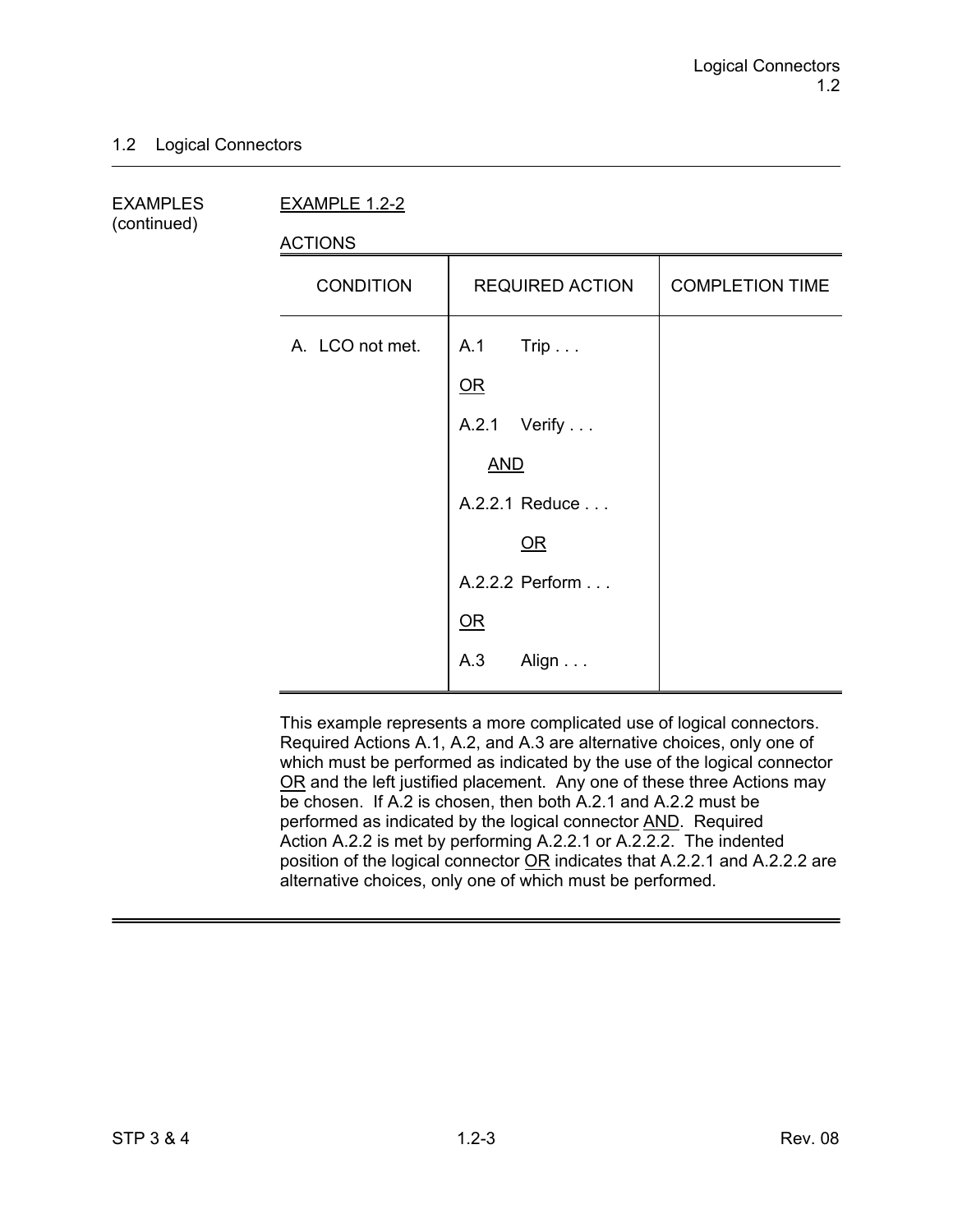## 1.0 USE AND APPLICATION

# 1.3 Completion Times

| <b>PURPOSE</b>     | The purpose of this section is to establish the Completion Time<br>convention and to provide guidance for its use.                                                                                                                                                                                                                                                                                                                                                                                                                                                                                                                                              |
|--------------------|-----------------------------------------------------------------------------------------------------------------------------------------------------------------------------------------------------------------------------------------------------------------------------------------------------------------------------------------------------------------------------------------------------------------------------------------------------------------------------------------------------------------------------------------------------------------------------------------------------------------------------------------------------------------|
| <b>BACKGROUND</b>  | Limiting Conditions for Operation (LCOs) specify minimum requirements<br>for ensuring safe operation of the unit. The ACTIONS associated with an<br>LCO state Conditions that typically describe the ways in which the<br>requirements of the LCO can fail to be met. Specified with each stated<br>Condition are Required Action(s) and Completion Time(s).                                                                                                                                                                                                                                                                                                    |
| <b>DESCRIPTION</b> | The Completion Time is the amount of time allowed for completing a<br>Required Action. It is referenced to the time of discovery of a situation<br>(e.g., inoperable equipment or variable not within limits) that requires<br>entering an ACTIONS Condition unless otherwise specified, providing the<br>unit is in a MODE or specified condition stated in the Applicability of the<br>LCO. Required Actions must be completed prior to the expiration of the<br>specified Completion Time. An ACTIONS Condition remains in effect and<br>the Required Actions apply until the Condition no longer exists or the unit<br>is not within the LCO Applicability. |
|                    | If situations are discovered that require entry into more than one<br>Condition at a time within a single LCO (multiple Conditions), the<br>Required Actions for each Condition must be performed within the<br>associated Completion Time. When in multiple Conditions, separate<br>Completion Times are tracked for each Condition starting from the time of<br>discovery of the situation that required entry into the Condition.                                                                                                                                                                                                                            |
|                    | Once a Condition has been entered, subsequent divisions, subsystems,<br>components, or variables expressed in the Condition, discovered to be<br>inoperable or not within limits, will not result in separate entry into the<br>Condition unless specifically stated. The Required Actions of the<br>Condition continue to apply to each additional failure, with Completion<br>Times based on initial entry into the Condition.                                                                                                                                                                                                                                |
|                    | However, when a subsequent division, subsystem, component, or<br>variable expressed in the Condition is discovered to be inoperable or not<br>within limits, the Completion Time(s) may be extended. To apply this<br>Completion Time extension, two criteria must first be met. The<br>subsequent inoperability:                                                                                                                                                                                                                                                                                                                                               |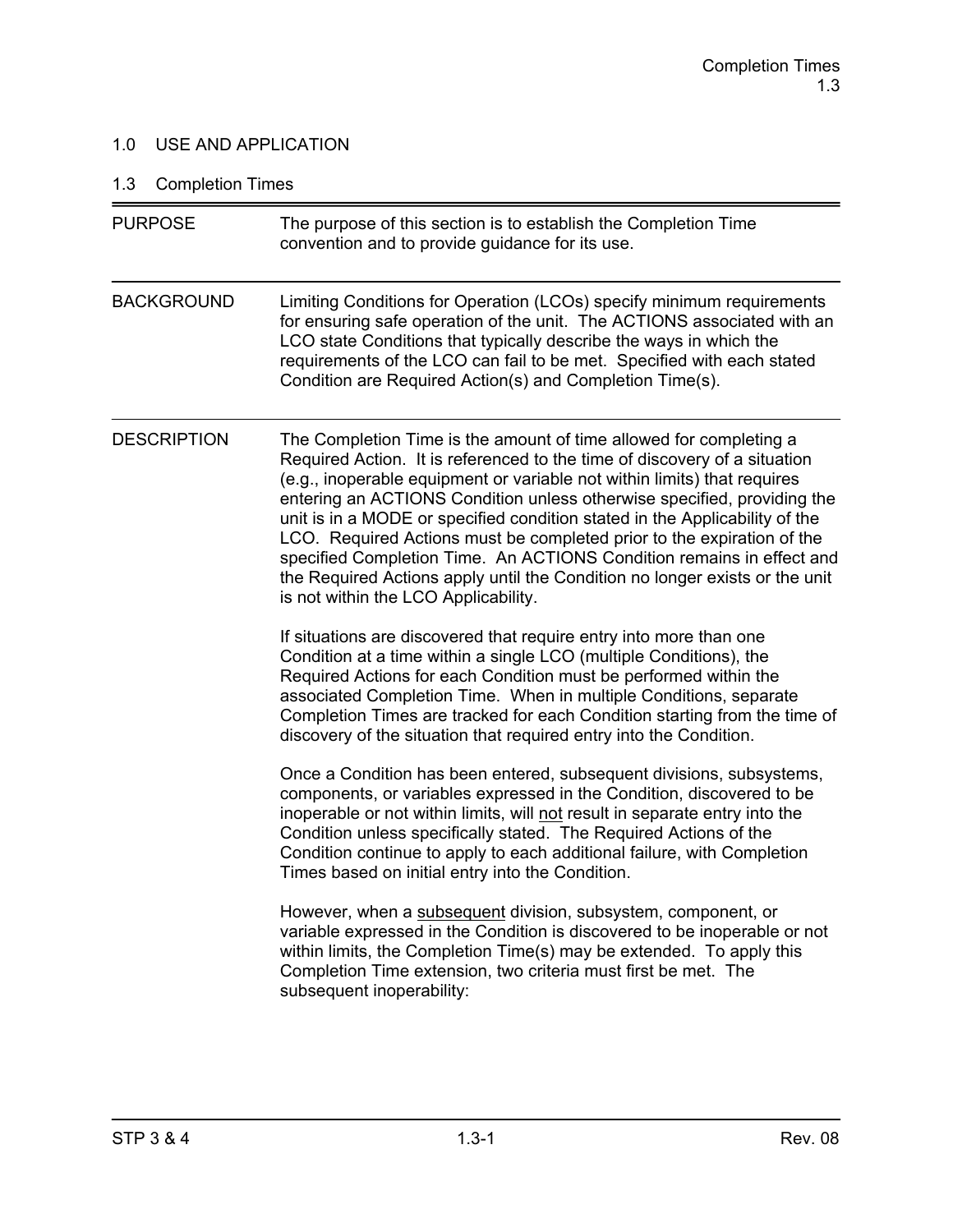| <b>DESCRIPTION</b><br>(continued) | a.<br>b. | Must exist concurrent with the first inoperability; and<br>Must remain inoperable or not within limits after the first inoperability<br>is resolved.                                                                                                                                                                                                                                                                                                                                                                                                                         |
|-----------------------------------|----------|------------------------------------------------------------------------------------------------------------------------------------------------------------------------------------------------------------------------------------------------------------------------------------------------------------------------------------------------------------------------------------------------------------------------------------------------------------------------------------------------------------------------------------------------------------------------------|
|                                   |          | The total Completion Time allowed for completing a Required Action to<br>address the subsequent inoperability shall be limited to the more<br>restrictive of either:                                                                                                                                                                                                                                                                                                                                                                                                         |
|                                   | a.       | The stated Completion Time, as measured from the initial entry into<br>the Condition, plus an additional 24 hours; or                                                                                                                                                                                                                                                                                                                                                                                                                                                        |
|                                   | b.       | The stated Completion Time as measured from discovery of the<br>subsequent inoperability.                                                                                                                                                                                                                                                                                                                                                                                                                                                                                    |
|                                   |          | The above Completion Time extensions do not apply to those<br>Specifications that have exceptions that allow completely separate re-<br>entry into the Condition (for each division, subsystem, component, or<br>variable expressed in the Condition) and separate tracking of Completion<br>Times based on this re-entry. These exceptions are stated in individual<br>Specifications.                                                                                                                                                                                      |
|                                   |          | The above Completion Time extension does not apply to a Completion<br>Time with a modified "time zero." This modified "time zero" may be<br>expressed as a repetitive time (i.e., "once per 8 hours," where the<br>Completion Time is referenced from a previous completion of the<br>Required Action versus the time of Condition entry) or as a time modified<br>by the phrase "from discovery" Example 1.3-3 illustrates one use of<br>this type of Completion Time. The 10 day Completion Time specified for<br>Conditions A and B in Example 1.3-3 may not be extended. |
| <b>EXAMPLES</b>                   |          | The following examples illustrate the use of Completion Times with<br>different types of Conditions and changing Conditions.                                                                                                                                                                                                                                                                                                                                                                                                                                                 |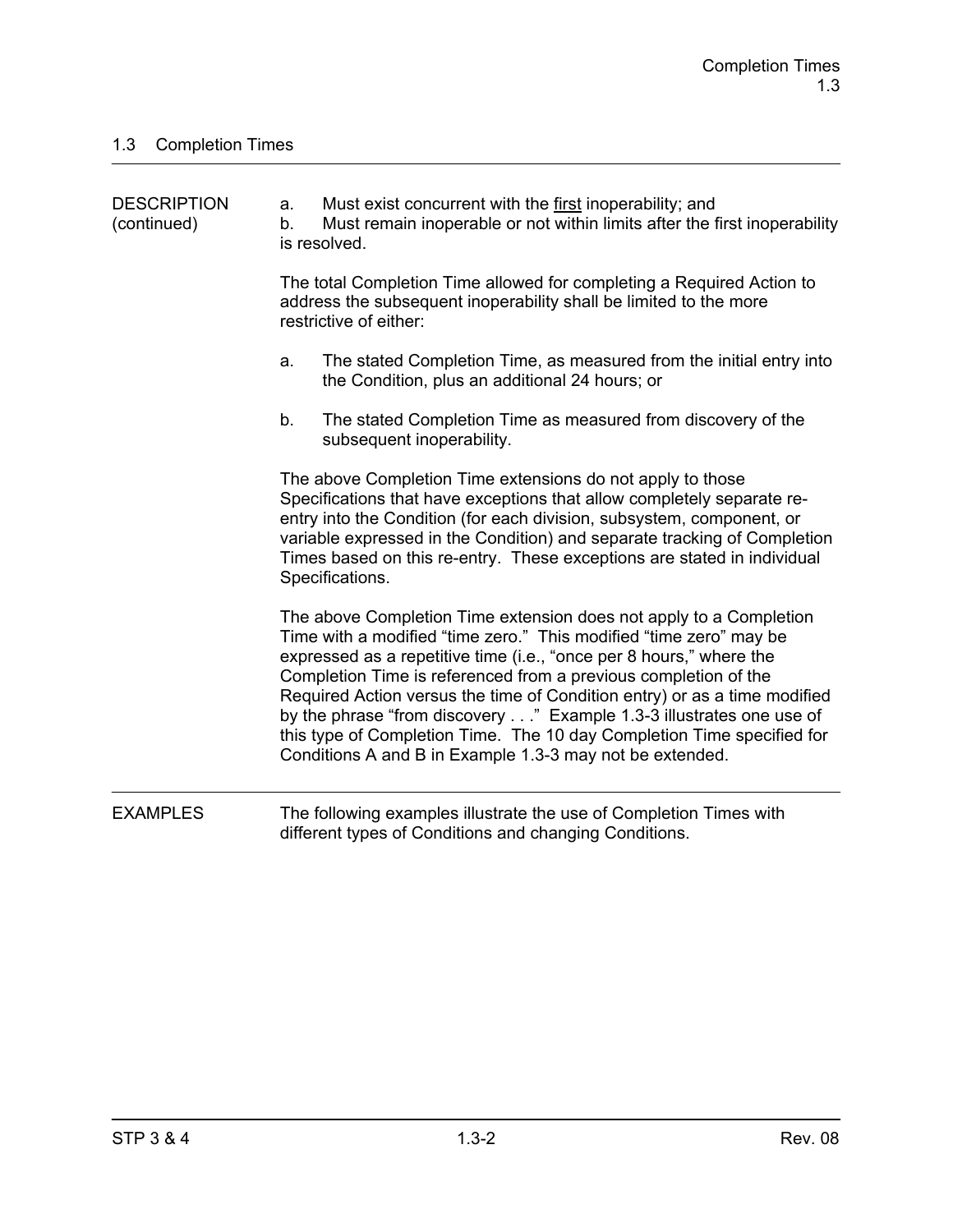(continued)

EXAMPLES EXAMPLE 1.3-1

ACTIONS

| <b>CONDITION</b>                               | <b>REQUIRED ACTION</b>             | <b>COMPLETION TIME</b> |
|------------------------------------------------|------------------------------------|------------------------|
| <b>B.</b> Required<br>Action and<br>associated | Be in MODE 3.<br>B.1<br><b>AND</b> | 12 hours               |
| Completion<br>Time not met.                    | B.2 Be in MODE 4.                  | 36 hours               |

Condition B has two Required Actions. Each Required Action has its own separate Completion Time. Each Completion Time is referenced to the time that Condition B is entered.

The Required Actions of Condition B are to be in MODE 3 within 12 hours AND in MODE 4 within 36 hours. A total of 12 hours is allowed for reaching MODE 3 and a total of 36 hours (not 48 hours) is allowed for reaching MODE 4 from the time that Condition B was entered. If MODE 3 is reached within 6 hours, the time allowed for reaching MODE 4 is the next 30 hours because the total time allowed for reaching MODE 4 is 36 hours.

If Condition B is entered while in MODE 3, the time allowed for reaching MODE 4 is the next 36 hours.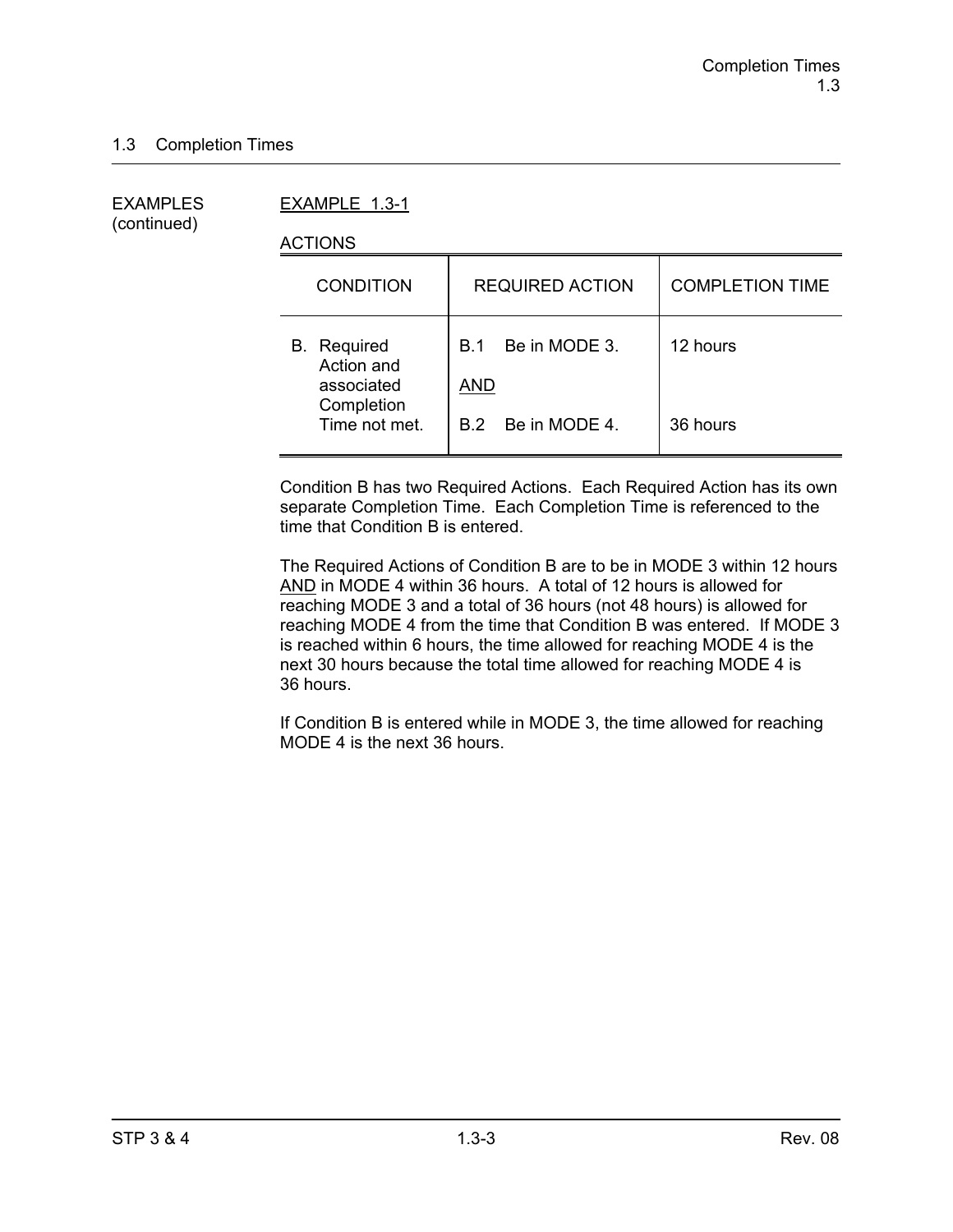(continued)

EXAMPLES EXAMPLE 1.3-2

ACTIONS

| <b>REQUIRED ACTION</b>                                     | <b>COMPLETION TIME</b> |
|------------------------------------------------------------|------------------------|
| Restore pump to<br>A.1<br><b>OPERABLE</b><br>status.       | 7 days                 |
| Be in MODE 3.<br>B 1<br><b>AND</b><br>Be in MODE 4.<br>B.2 | 12 hours<br>36 hours   |
|                                                            |                        |

When a pump is declared inoperable, Condition A is entered. If the pump is not restored to OPERABLE status within 7 days, Condition B is also entered and the Completion Time clocks for Required Actions B.1 and B.2 start. If the inoperable pump is restored to OPERABLE status after Condition B is entered, Condition A and B are exited, and therefore, the Required Actions of Condition B may be terminated.

When a second pump is declared inoperable while the first pump is still inoperable, Condition A is not re-entered for the second pump. LCO 3.0.3 is entered, since the ACTIONS do not include a Condition for more than one inoperable pump. The Completion Time clock for Condition A does not stop after LCO 3.0.3 is entered, but continues to be tracked from the time Condition A was initially entered.

While in LCO 3.0.3, if one of the inoperable pumps is restored to OPERABLE status and the Completion Time for Condition A has not expired, LCO 3.0.3 may be exited and operation continued in accordance with Condition A.

While in LCO 3.0.3, if one of the inoperable pumps is restored to OPERABLE status and the Completion Time for Condition A has expired, LCO 3.0.3 may be exited and operation continued in accordance with Condition B. The Completion Time for Condition B is tracked from the time the Condition A Completion Time expired.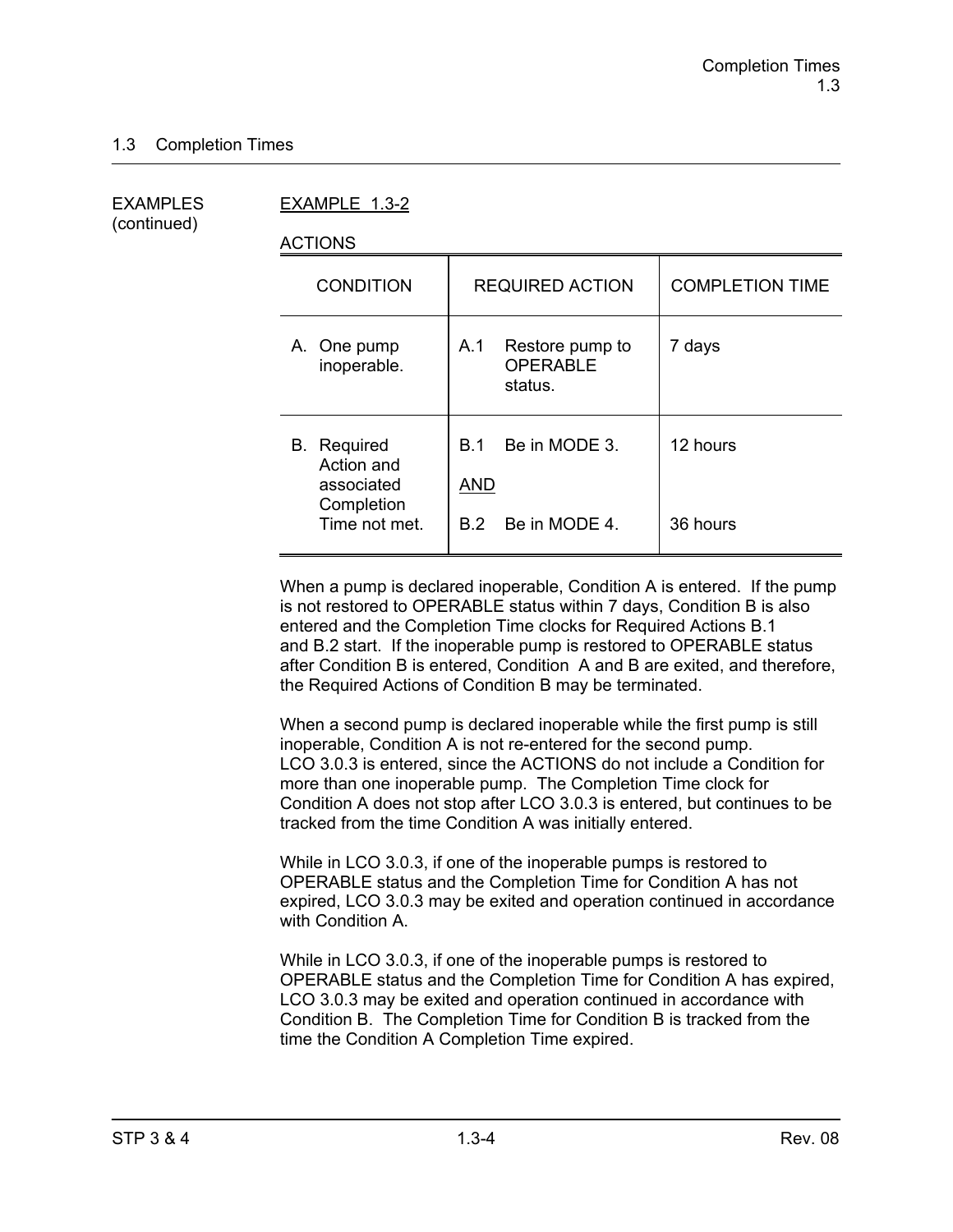#### EXAMPLES EXAMPLE 1.3-2 (continued)

On restoring one of the pumps to OPERABLE status, the Condition A Completion Time is not reset, but continues from the time the first pump was declared inoperable. This Completion Time may be extended if the pump restored to OPERABLE status was the first inoperable pump. A 24 hour extension to the stated 7 days is allowed, provided this does not result in the second pump being inoperable for > 7 days.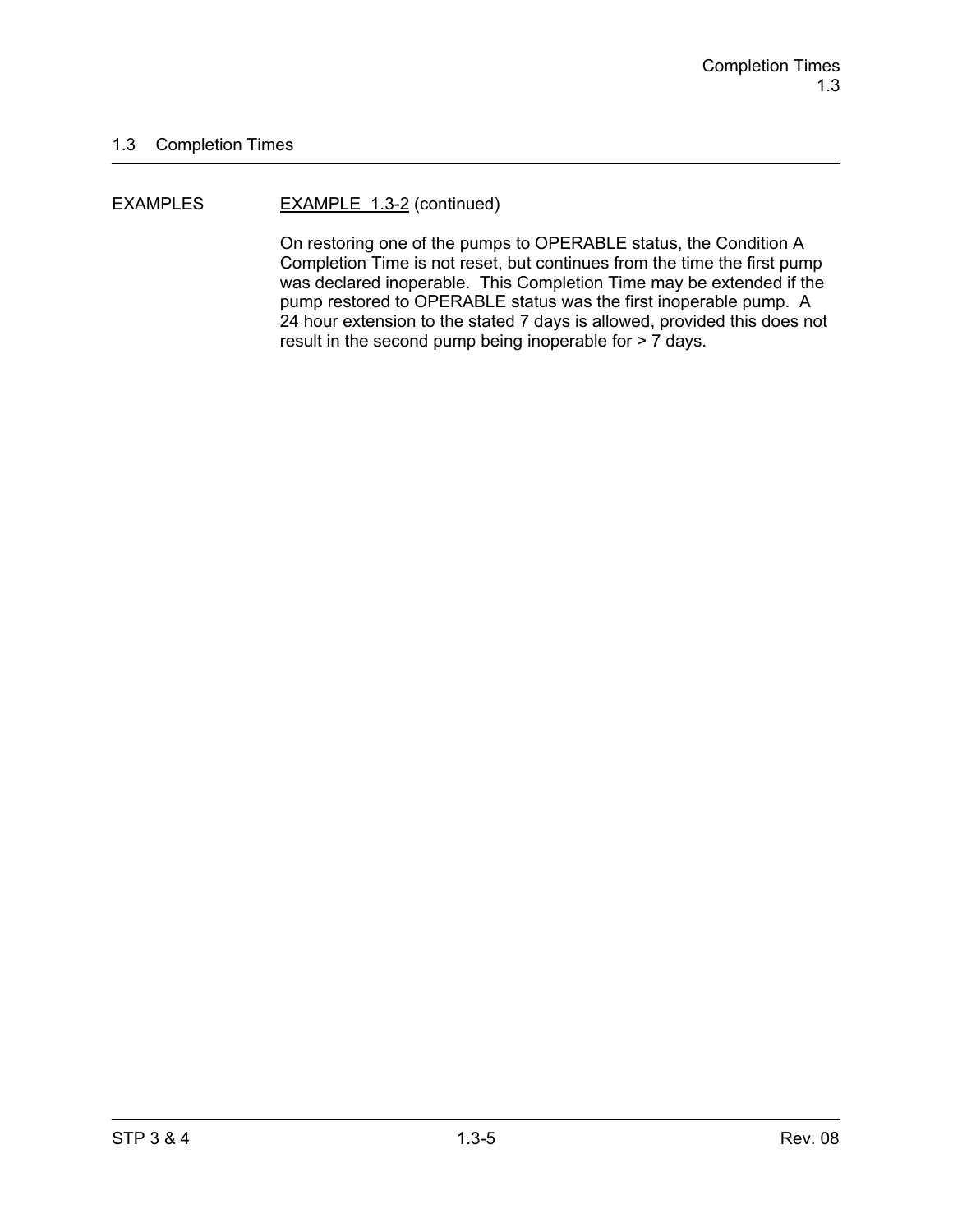(continued)

EXAMPLES EXAMPLE 1.3-3

ACTIONS

| <b>CONDITION</b>                                                                                                              | <b>REQUIRED ACTION</b>                                                                                                                                         | <b>COMPLETION TIME</b>                                                            |
|-------------------------------------------------------------------------------------------------------------------------------|----------------------------------------------------------------------------------------------------------------------------------------------------------------|-----------------------------------------------------------------------------------|
| A. One<br><b>Function X</b><br>subsystem<br>inoperable.                                                                       | A.1<br>Restore<br><b>Function X</b><br>subsystem to<br><b>OPERABLE</b><br>status.                                                                              | 7 days<br><b>AND</b><br>10 days from<br>discovery of failure<br>to meet the LCO   |
| B. One<br><b>Function Y</b><br>subsystem<br>inoperable.                                                                       | B.1<br>Restore<br><b>Function Y</b><br>subsystem to<br><b>OPERABLE</b><br>status.                                                                              | 72 hours<br><b>AND</b><br>10 days from<br>discovery of failure<br>to meet the LCO |
| C. One<br><b>Function X</b><br>subsystem<br>inoperable.<br><b>AND</b><br>One<br><b>Function Y</b><br>subsystem<br>inoperable. | C.1<br>Restore<br>Function X<br>subsystem to<br>OPERABLE<br>status.<br>OR<br>C.2<br>Restore<br><b>Function Y</b><br>subsystem to<br><b>OPERABLE</b><br>status. | 72 hours<br>72 hours                                                              |

When one Function X subsystem and one Function Y subsystem are inoperable, Condition A and Condition B are concurrently applicable. The Completion Times for Condition A and Condition B are tracked separately for each subsystem, starting from the time each subsystem was declared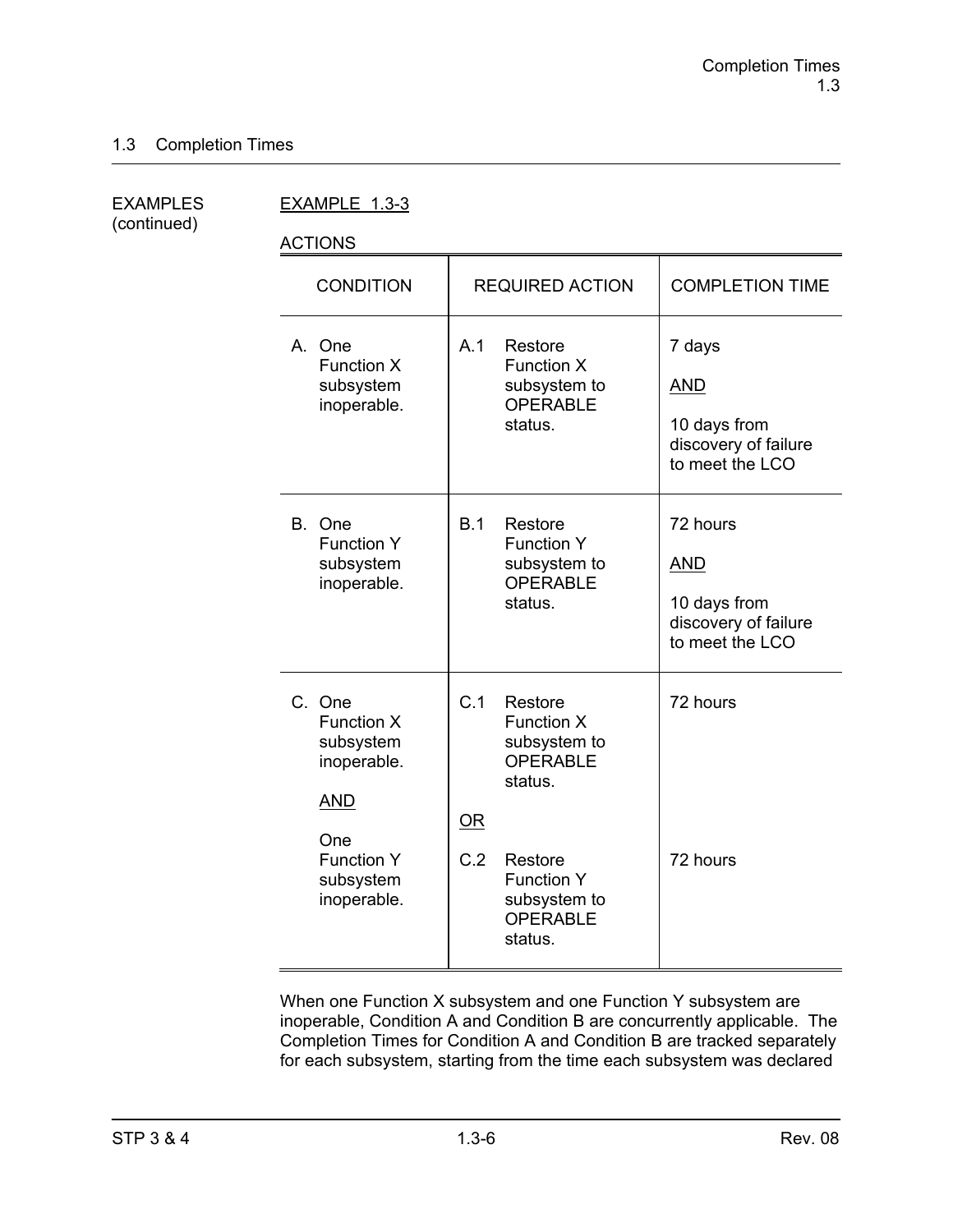#### EXAMPLES EXAMPLE 1.3-3 (continued)

inoperable and the Condition was entered. A separate Completion Time is established for Condition C and tracked from the time the second subsystem was declared inoperable (i.e., the time the situation described in Condition C was discovered).

If Required Action C.2 is completed within the specified Completion Time, Conditions B and C are exited. If the Completion Time for Required Action A.1 has not expired, operation may continue in accordance with Condition A. The remaining Completion Time in Condition A is measured from the time the affected subsystem was declared inoperable (i.e., initial entry into Condition A).

The Completion Times of Conditions A and B are modified by a logical connector, with a separate 10 day Completion Time measured from the time it was discovered the LCO was not met. In this example, without the separate Completion Time, it would be possible to alternate between Conditions A, B, and C in such a manner that operation could continue indefinitely without ever restoring systems to meet the LCO. The separate Completion Time modified by the phrase "from discovery of failure to meet the LCO" is designed to prevent indefinite continued operation while not meeting the LCO. This Completion Time allows for an exception to the normal "time zero" for beginning the Completion Time "clock". In this instance, the Completion Time "time zero" is specified as commencing at the time the LCO was initially not met, instead of at the time the associated Condition was entered.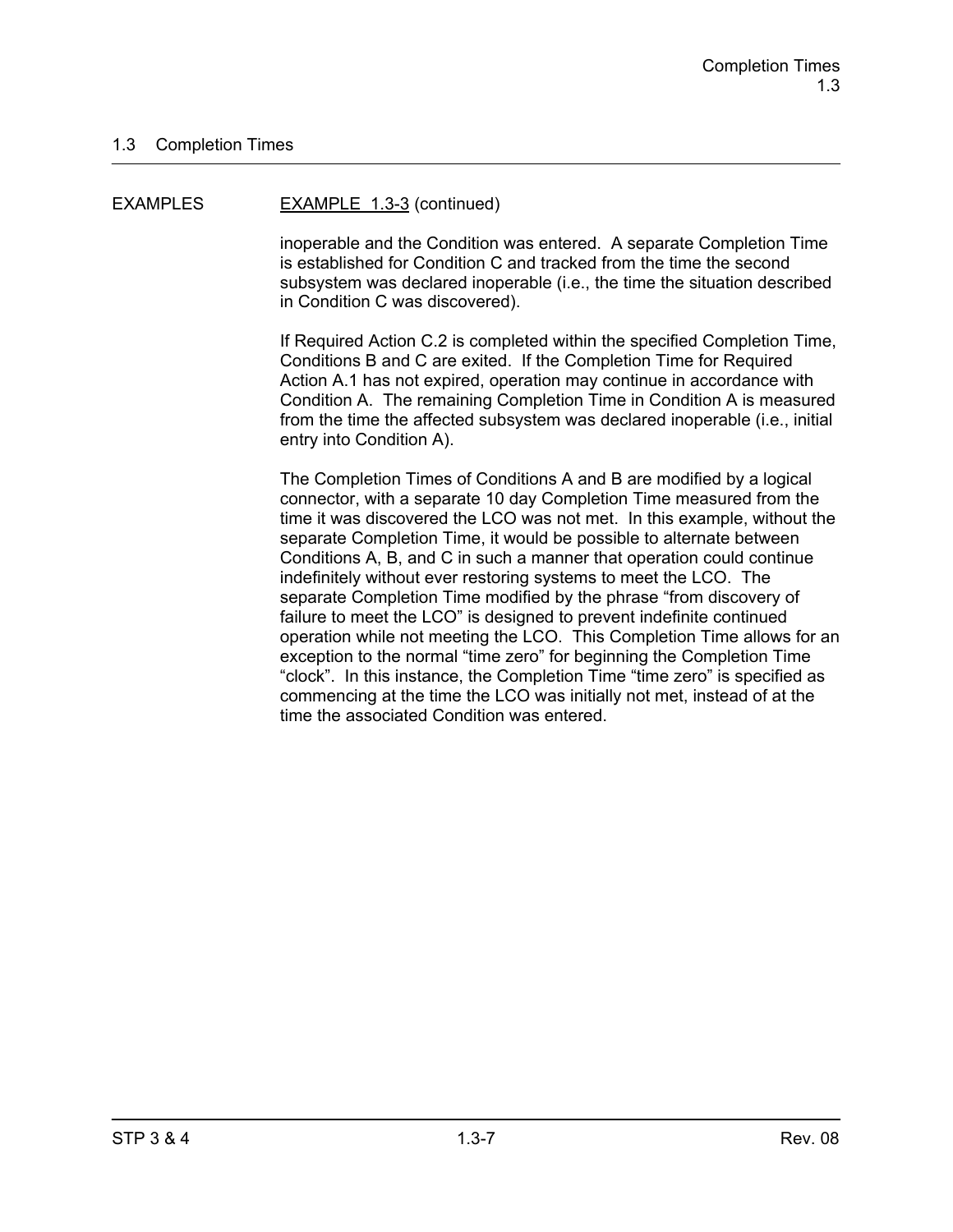(continued)

EXAMPLES EXAMPLE 1.3-4

ACTIONS

| <b>CONDITION</b>                                                              | <b>REQUIRED ACTION</b>                                     | <b>COMPLETION TIME</b> |
|-------------------------------------------------------------------------------|------------------------------------------------------------|------------------------|
| A. One or more<br>valves<br>inoperable.                                       | Restore valve(s)<br>A.1<br>to OPERABLE<br>status.          | 4 hours                |
| <b>B.</b> Required<br>Action and<br>associated<br>Completion<br>Time not met. | Be in MODE 3.<br><b>B</b> 1<br>AND<br>Be in MODE 4.<br>B 2 | 12 hours<br>36 hours   |
|                                                                               |                                                            |                        |

A single Completion Time is used for any number of valves inoperable at the same time. The Completion Time associated with Condition A is based on the initial entry into Condition A and is not tracked on a per valve basis. Declaring subsequent valves inoperable, while Condition A is still in effect, does not trigger the tracking of separate Completion Times.

Once one of the valves has been restored to OPERABLE status, the Condition A Completion Time is not reset, but continues from the time the first valve was declared inoperable. The Completion Time may be extended if the valve restored to OPERABLE status was the first inoperable valve. The Condition A Completion Time may be extended for up to 4 hours provided this does not result in any subsequent valve being inoperable for > 4 hours.

If the Completion Time of 4 hours (plus the extensions) expires while one or more valves are still inoperable, Condition B is entered.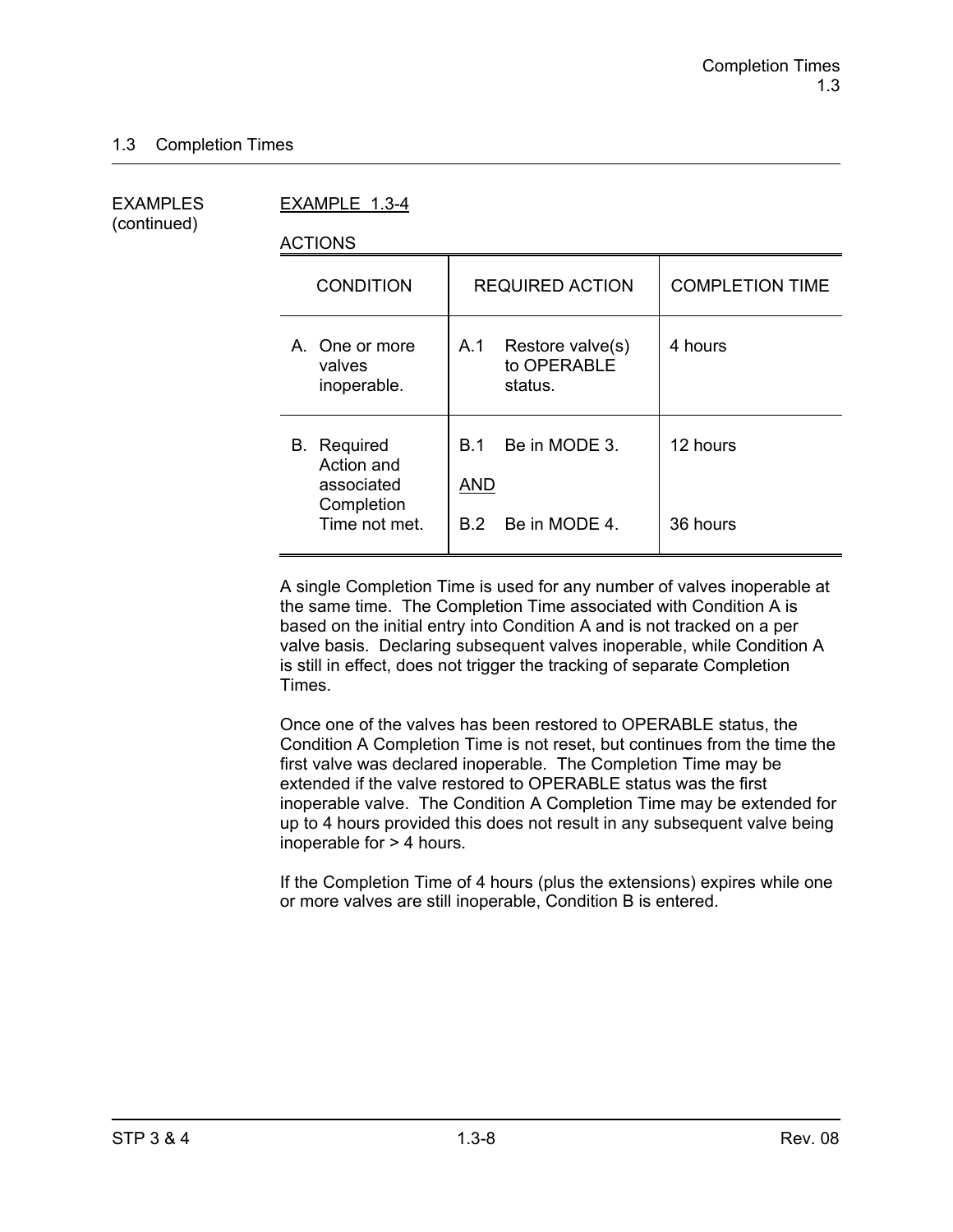(continued)

#### EXAMPLES EXAMPLE 1.3-5

ACTIONS

 ---------------------------------------------NOTE-------------------------------------------- Separate Condition entry is allowed for each inoperable valve.

| <b>CONDITION</b>                                                              | <b>REQUIRED ACTION</b>                                         | <b>COMPLETION TIME</b> |
|-------------------------------------------------------------------------------|----------------------------------------------------------------|------------------------|
| A. One or more<br>valves<br>inoperable.                                       | Restore valve to<br>A.1<br><b>OPERABLE</b><br>status.          | 4 hours                |
| <b>B.</b> Required<br>Action and<br>associated<br>Completion<br>Time not met. | Be in MODE 3.<br><b>B</b> 1<br><b>AND</b><br>B.2 Be in MODE 4. | 12 hours<br>36 hours   |

The Note above the ACTIONS Table is a method of modifying how the Completion Time is tracked. If this method of modifying how the Completion Time is tracked was applicable only to a specific Condition, the Note would appear in that Condition, rather than at the top of the ACTIONS Table.

The Note allows Condition A to be entered separately for each inoperable valve, and Completion Times tracked on a per valve basis. When a valve is declared inoperable, Condition A is entered and its Completion Time starts. If subsequent valves are declared inoperable, Condition A is entered for each valve and separate Completion Times start and are tracked for each valve.

If the Completion Time associated with a valve in Condition A expires, Condition B is entered for that valve. If the Completion Times associated with subsequent valves in Condition A expire, Condition B is entered separately for each valve and separate Completion Times start and are tracked for each valve. If a valve that caused entry into Condition B is restored to OPERABLE status, Condition B is exited for that valve.

Since the Note in this example allows multiple Condition entry and tracking of separate Completion Times, Completion Time extensions do not apply.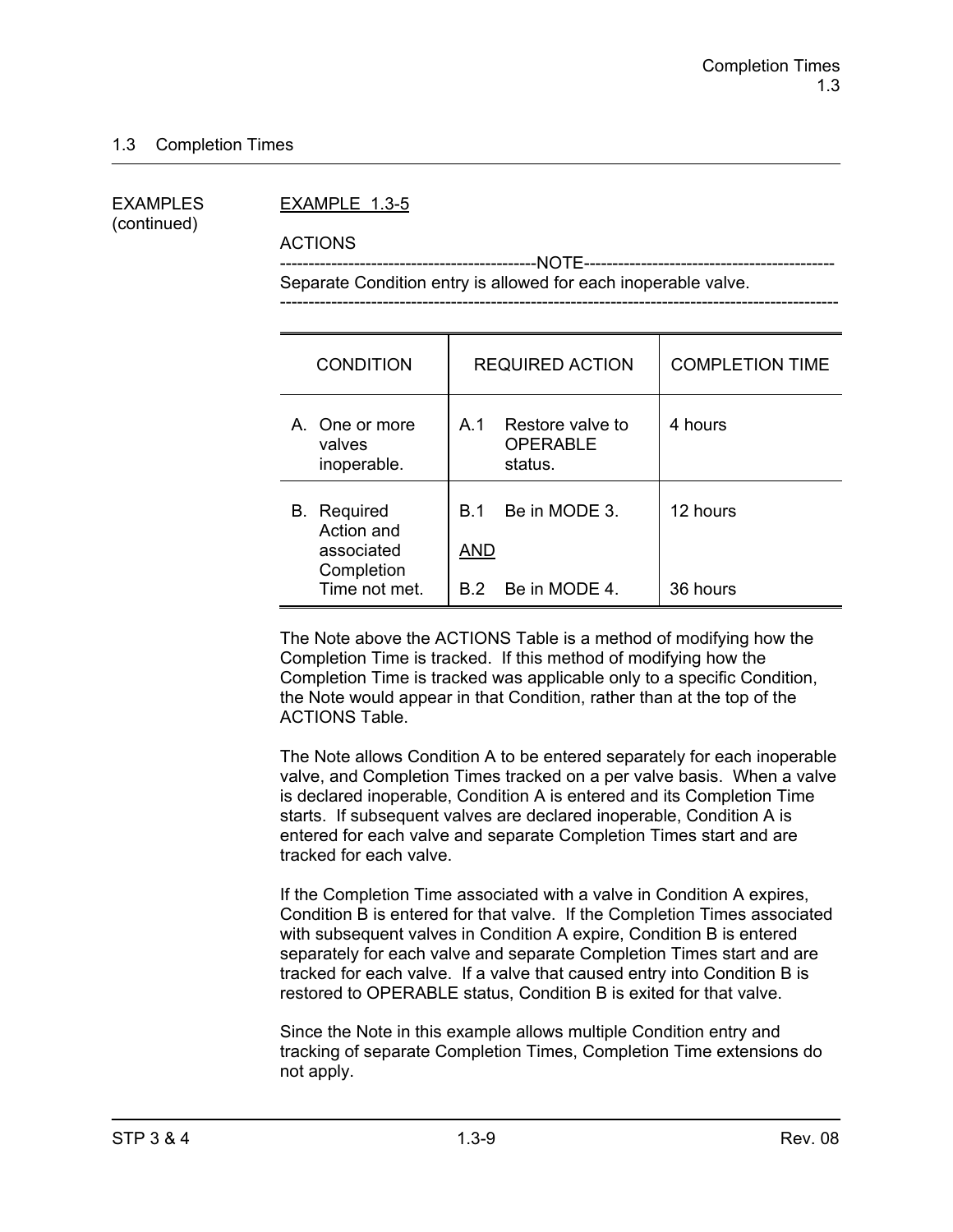(continued)

EXAMPLES EXAMPLE 1.3-6

ACTIONS

| <b>CONDITION</b>                                                              | <b>REQUIRED ACTION</b>                                                                                                        | <b>COMPLETION TIME</b>      |
|-------------------------------------------------------------------------------|-------------------------------------------------------------------------------------------------------------------------------|-----------------------------|
| A. One channel<br>inoperable.                                                 | Perform<br>A.1<br>SR 3.x.x.x.<br>$\underline{\mathsf{OR}}$<br>A.2<br>Reduce<br><b>THERMAL</b><br>POWER to<br>$\leq 50\%$ RTP. | Once per 8 hours<br>8 hours |
| <b>B.</b> Required<br>Action and<br>associated<br>Completion<br>Time not met. | Be in MODE 3.<br>B.1                                                                                                          | 12 hours                    |

Entry into Condition A offers a choice between Required Action A.1 or A.2. Required Action A.1 has a "once per" Completion Time, which qualifies for the 25% extension, per SR 3.0.2, to each performance after the initial performance. The initial 8 hour interval of Required Action A.1 is entered and the initial performance of Required Action A.1 must be completed within the first 8 hour interval. If Required Action A.1 is followed and the Required Action is not met within the Completion Time (plus the extension allowed by SR 3.0.2), Condition B is entered. If Required Action A.2 is followed and the Completion Time of 8 hours is not met, Condition B is entered.

If after entry into Condition B, Required Action A.1 or A.2 is met, Condition B is exited and operation may then continue in Condition A.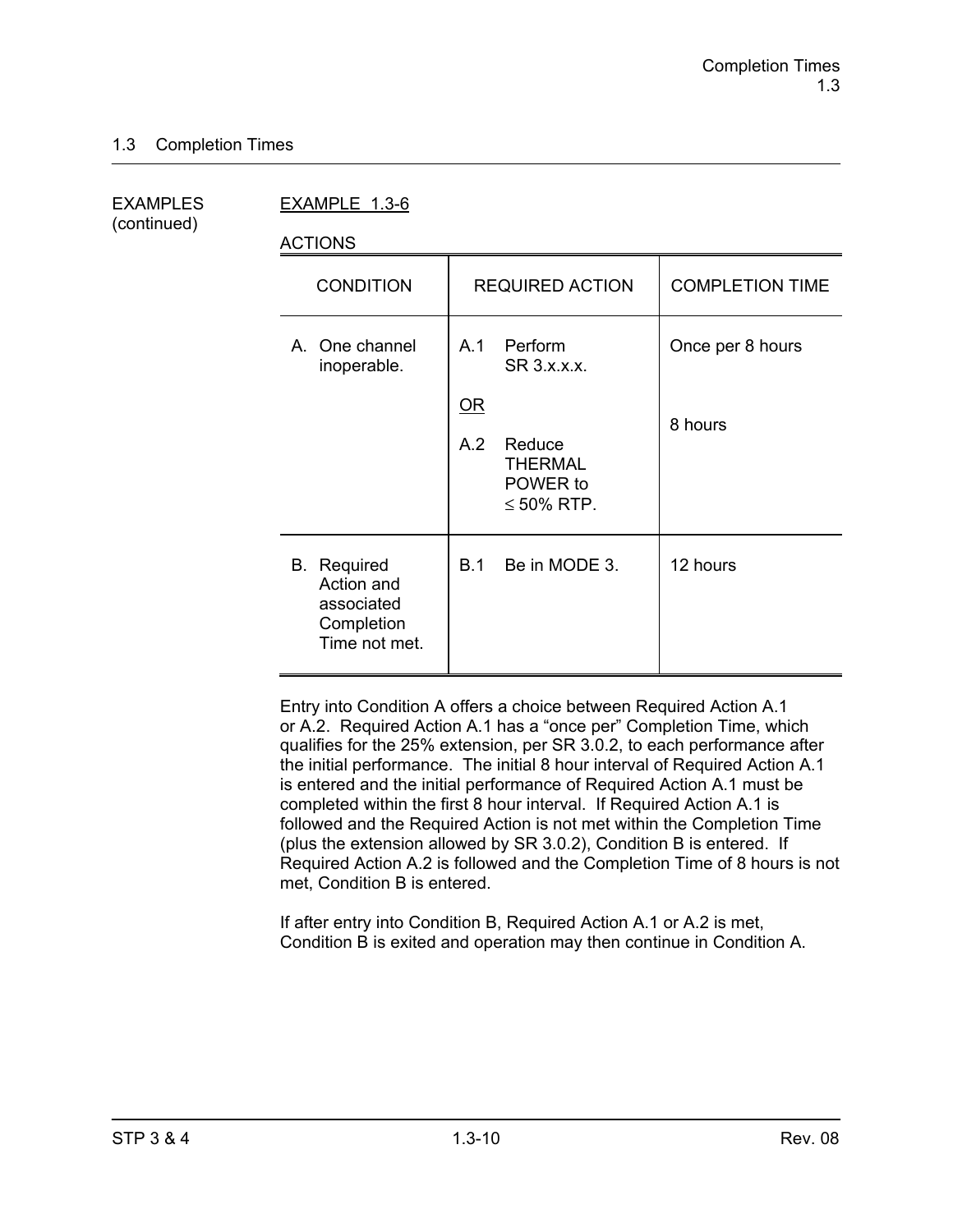(continued)

EXAMPLES EXAMPLE 1.3-7

ACTIONS

| <b>CONDITION</b>                                                              | <b>REQUIRED ACTION</b>                                                     | <b>COMPLETION TIME</b>                                 |
|-------------------------------------------------------------------------------|----------------------------------------------------------------------------|--------------------------------------------------------|
| A. One<br>subsystem<br>inoperable.                                            | Verify affected<br>A.1<br>subsystem<br>isolated.                           | 1 hour<br><b>AND</b><br>Once per 8 hours<br>thereafter |
|                                                                               | <u>AND</u><br>A.2<br>Restore<br>subsystem to<br><b>OPERABLE</b><br>status. | 72 hours                                               |
| <b>B.</b> Required<br>Action and<br>associated<br>Completion<br>Time not met. | Be in MODE 3.<br><b>B.1</b><br><b>AND</b><br>Be in MODE 4.<br>B.2          | 12 hours<br>36 hours                                   |

Required Action A.1 has two Completion Times. The 1 hour Completion Time begins at the time the Condition is entered and each "Once per 8 hours thereafter" interval begins upon performance of Required Action A<sub>1</sub>

If after Condition A is entered, Required Action A.1 is not met within either the initial 1 hour or any subsequent 8 hour interval from the previous performance (plus the extension allowed by SR 3.0.2), Condition B is entered. The Completion Time clock for Condition A does not stop after Condition B is entered, but continues from the time Condition A was initially entered. If Required Action A.1 is met after Condition B is entered, Condition B is exited and operation may continue in accordance with Condition A, provided the Completion Time for Required Action A.2 has not expired.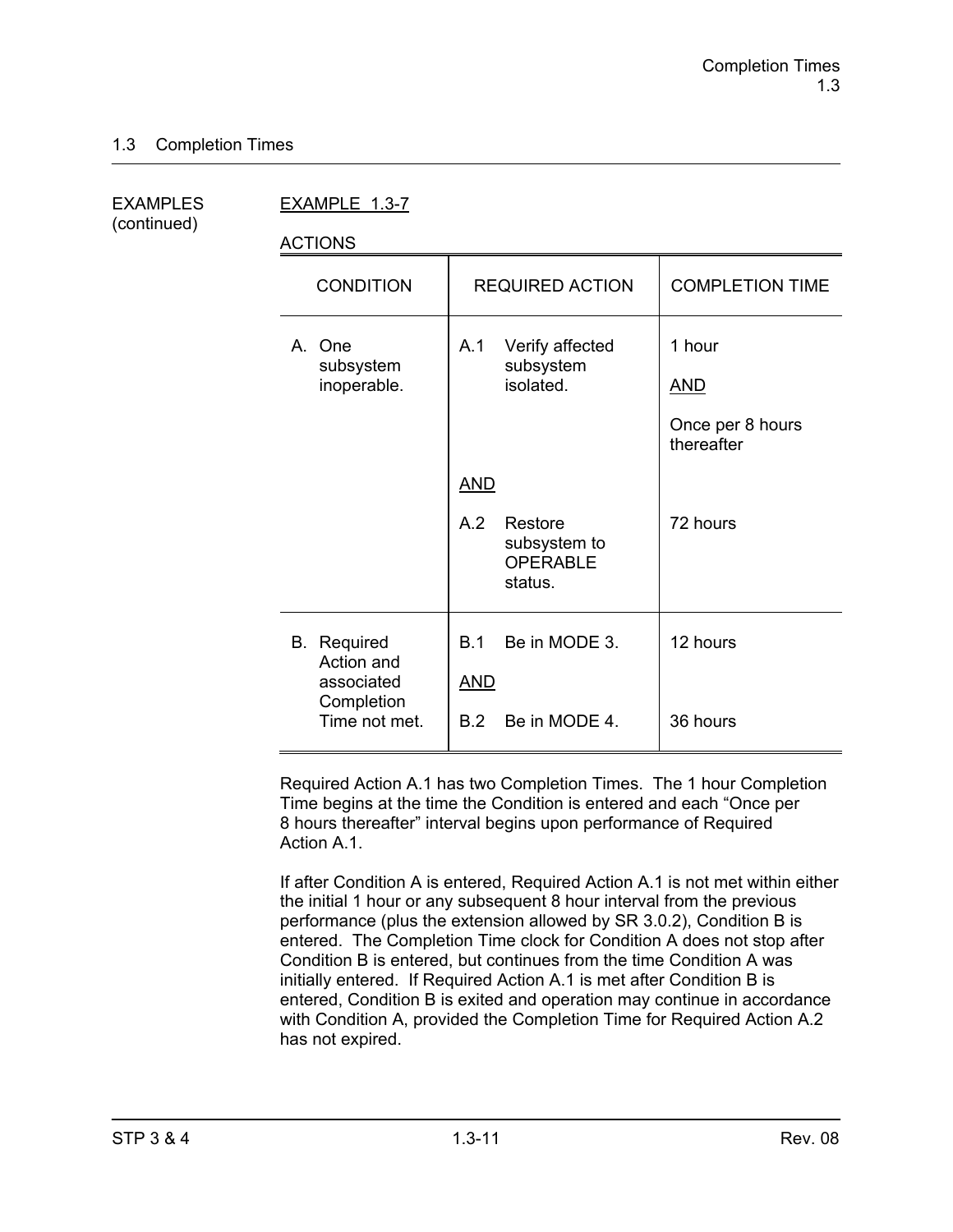-

# 1.3 Completion Times

| <b>IMMEDIATE</b>                 | When "Immediately" is used as a Completion Time, the Required Action |
|----------------------------------|----------------------------------------------------------------------|
| <b>COMPLETION</b><br><b>TIME</b> | should be pursued without delay and in a controlled manner.          |
|                                  |                                                                      |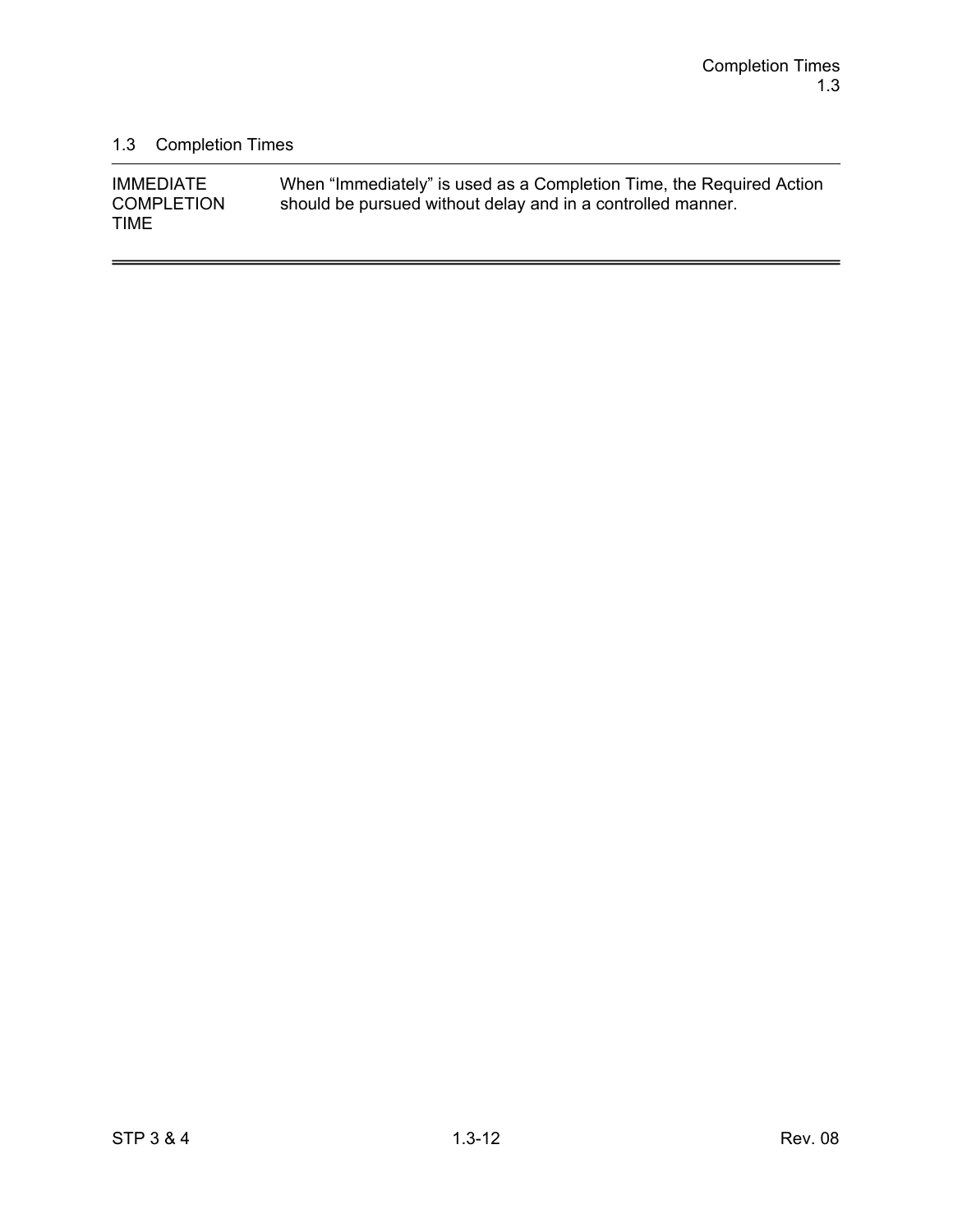## 1.0 USE AND APPLICATION

# 1.4 Frequency

| <b>PURPOSE</b>     | The purpose of this section is to define the proper use and application of<br>Frequency requirements.                                                                                                                                                                                                                                                                                                                                                                                                                                         |
|--------------------|-----------------------------------------------------------------------------------------------------------------------------------------------------------------------------------------------------------------------------------------------------------------------------------------------------------------------------------------------------------------------------------------------------------------------------------------------------------------------------------------------------------------------------------------------|
| <b>DESCRIPTION</b> | Each Surveillance Requirement (SR) has a specified Frequency in which<br>the Surveillance must be met in order to meet the associated LCO. An<br>understanding of the correct application of the specified Frequency is<br>necessary for compliance with the SR.                                                                                                                                                                                                                                                                              |
|                    | The "specified Frequency" is referred to throughout this section and each<br>of the Specifications of Section 3.0, Surveillance Requirement (SR)<br>Applicability. The "specified Frequency" consists of the requirements of<br>the Frequency column of each SR, as well as certain Notes in the<br>Surveillance column that modify performance requirements.                                                                                                                                                                                 |
|                    | Sometimes special situations dictate when the requirements of a<br>Surveillance are to be met. They are "otherwise stated" conditions<br>allowed by SR 3.0.1. They may be stated as clarifying Notes in the<br>Surveillance, as part of the Surveillance, or both. Example 1.4-4<br>discusses these special situations.                                                                                                                                                                                                                       |
|                    | Situations where a Surveillance could be required (i.e., its Frequency<br>could expire), but where it is not possible or not desired that it be<br>performed until sometime after the associated LCO is within its<br>Applicability, represent potential SR 3.0.4 conflicts. To avoid these<br>conflicts, the SR (i.e., the Surveillance or the Frequency) is stated such<br>that it is only "required" when it can be and should be performed. With an<br>SR satisfied, SR 3.0.4 imposes no restriction.                                     |
|                    | The use of "met" or "performed" in these instances conveys specified<br>meanings. A Surveillance is "met" only when the acceptance criteria are<br>satisfied. Known failure of the requirements of a Surveillance, even<br>without a Surveillance specifically being "performed," constitutes a<br>Surveillance not "met." "Performance" refers only to the requirement to<br>specifically determine the ability to meet the acceptance criteria.<br>SR 3.0.4 restrictions would not apply if both the following conditions are<br>satisfied: |
|                    | The Surveillance is not required to be performed; and<br>a.                                                                                                                                                                                                                                                                                                                                                                                                                                                                                   |
|                    | The Surveillance is not required to be met or, even if required to be<br>b.<br>met, is not known to be failed.                                                                                                                                                                                                                                                                                                                                                                                                                                |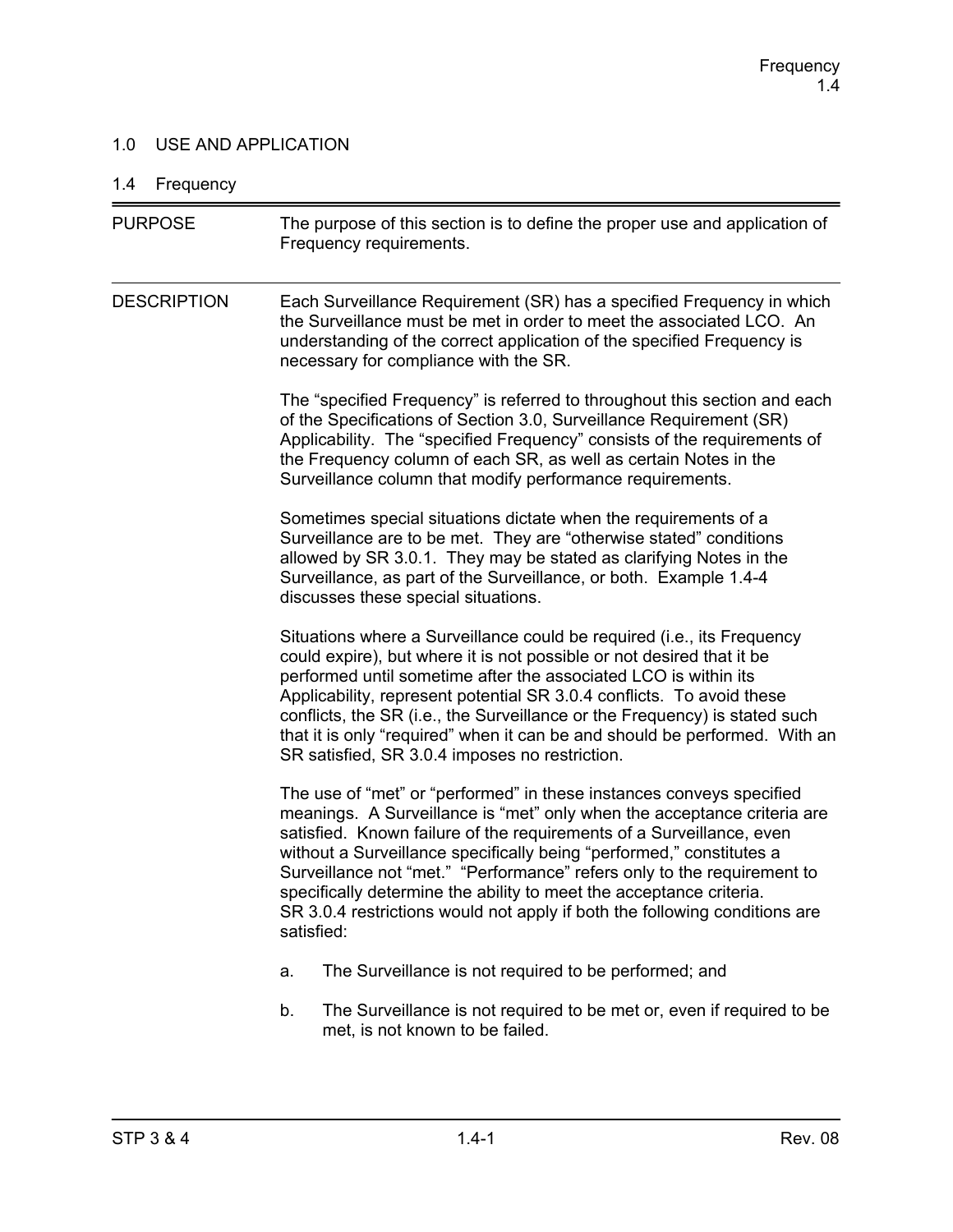EXAMPLES The following examples illustrate the various ways that Frequencies are specified. In these examples, the Applicability of the LCO (LCO not shown) is MODES 1, 2, and 3.

EXAMPLE 1.4-1

#### SURVEILLANCE REQUIREMENTS

| <b>SURVEILLANCE</b>    | <b>FREQUENCY</b> |
|------------------------|------------------|
| Perform CHANNEL CHECK. | 12 hours         |

Example 1.4-1 contains the type of SR most often encountered in the Technical Specifications (TS). The Frequency specifies an interval (12 hours) during which the associated Surveillance must be performed at least one time. Performance of the Surveillance initiates the subsequent interval. Although the Frequency is stated as 12 hours, an extension of the time interval to 1.25 times the interval specified in the Frequency is allowed by SR 3.0.2 for operational flexibility. The measurement of this interval continues at all times, even when the SR is not required to be met per SR 3.0.1 (such as when the equipment is inoperable, a variable is outside specified limits, or the unit is outside the Applicability of the LCO). If the interval specified by SR 3.0.2 is exceeded while the unit is in a MODE or other specified condition in the Applicability of the LCO, and the performance of the Surveillance is not otherwise modified (refer to Examples 1.4-3 and 1.4-4), then SR 3.0.3 becomes applicable.

If the interval as specified by SR 3.0.2 is exceeded while the unit is not in a MODE or other specified condition in the Applicability of the LCO for which performance of the SR is required, the Surveillance must be performed within the Frequency requirements of SR 3.0.2 prior to entry into the MODE or other specified condition. Failure to do so would result in a violation of SR 3.0.4.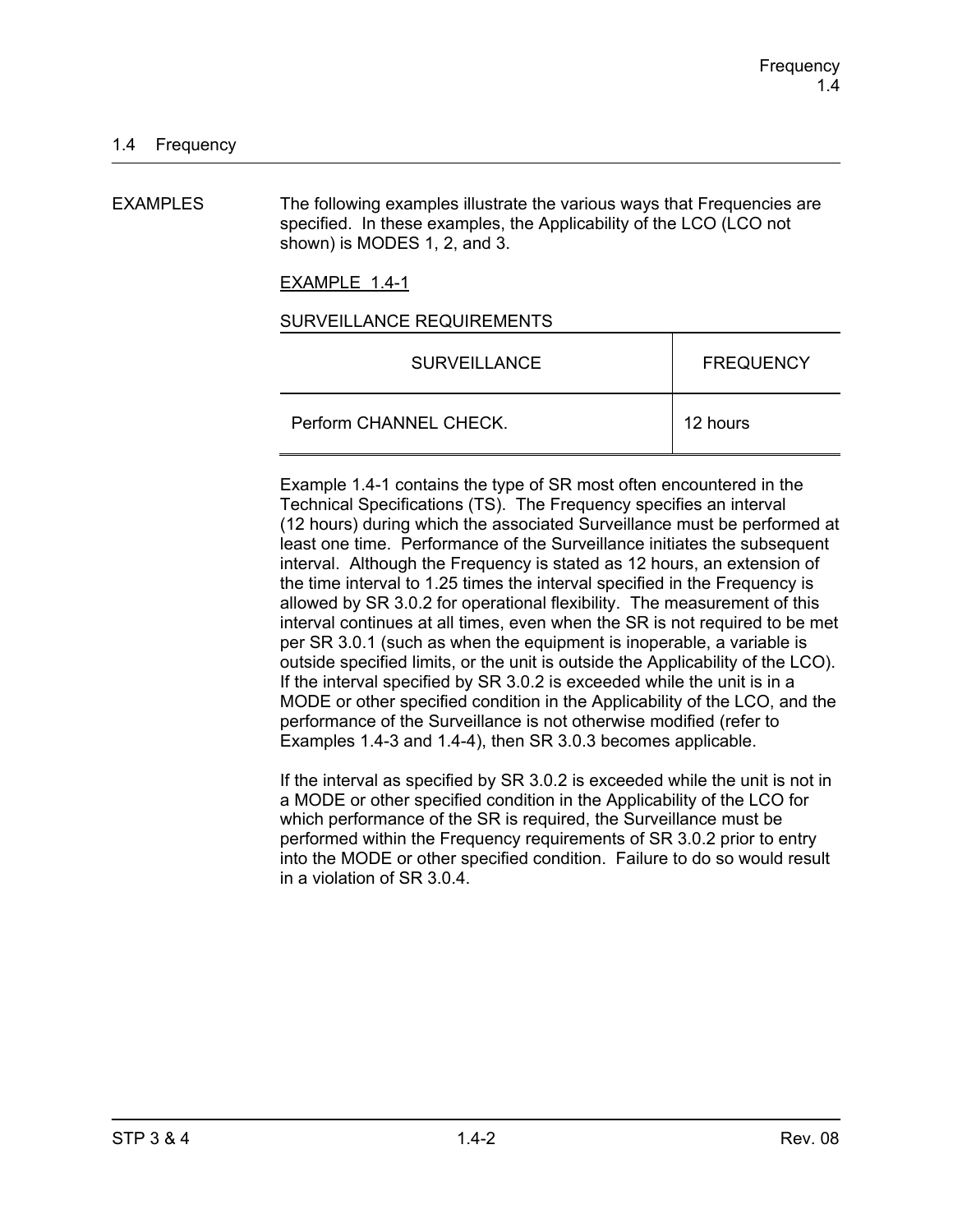## EXAMPLES EXAMPLE 1.4-2

(continued)

## SURVEILLANCE REQUIREMENTS

| <b>FREQUENCY</b>                                |
|-------------------------------------------------|
| Once within<br>12 hours after<br>$\geq$ 25% RTP |
| <b>AND</b>                                      |
| 24 hours thereafter                             |
|                                                 |

Example 1.4-2 has two Frequencies. The first is a one time performance Frequency, and the second is of the type shown in Example 1.4-1. The logical connector "AND" indicates that both Frequency requirements must be met. Each time reactor power is increased from a power level  $\le$  25% RTP to  $\ge$  25% RTP, the Surveillance must be performed within 12 hours.

The use of "once" indicates a single performance will satisfy the specified Frequency (assuming no other Frequencies are connected by "AND"). This type of Frequency does not qualify for the extension allowed by SR 3.0.2. "Thereafter" indicates future performances must be established per SR 3.0.2, but only after a specified condition is first met (i.e., the "once" performance in this example). If reactor power decreases to < 25% RTP, the measurement of both intervals stops. New intervals start upon reactor power reaching 25% RTP.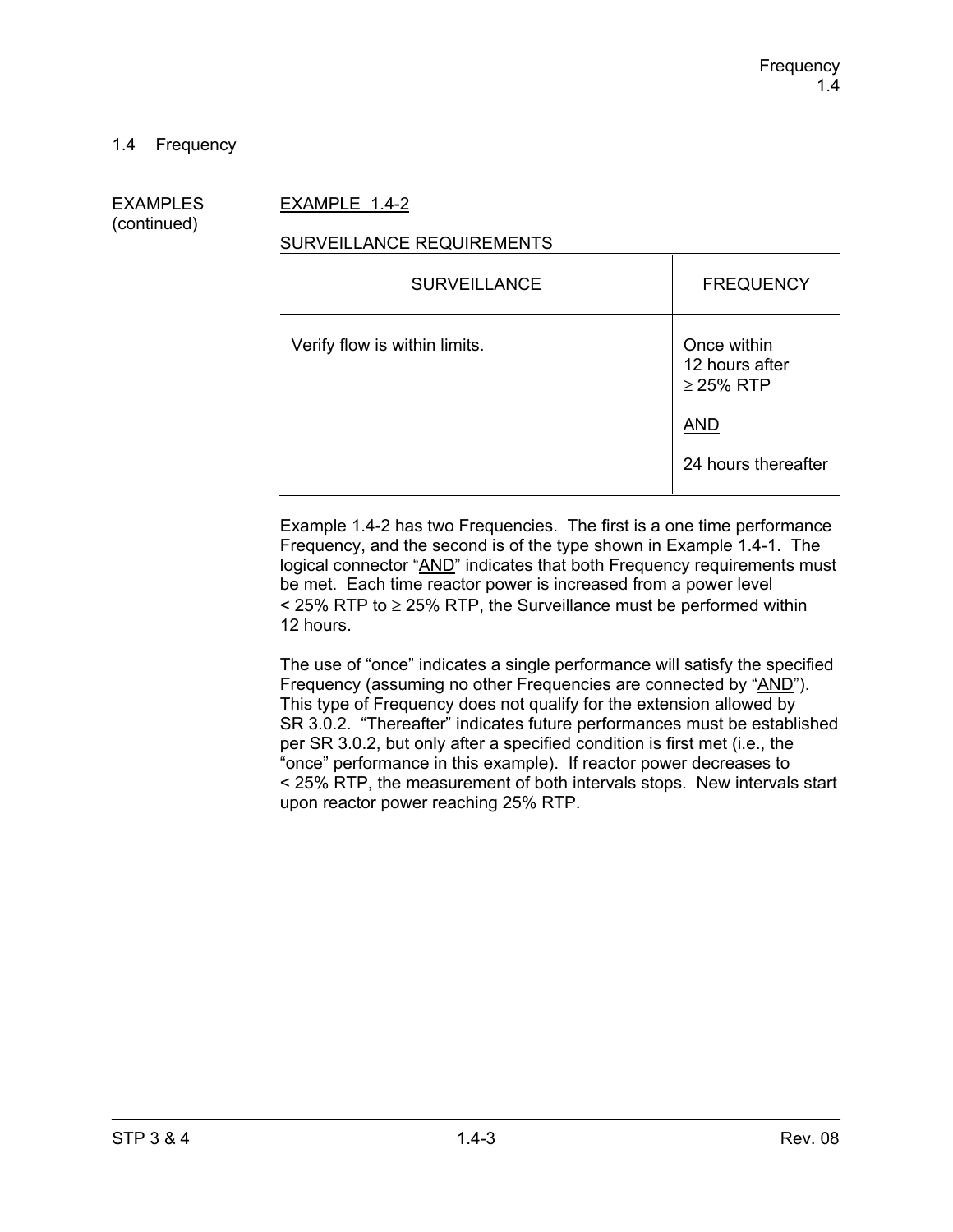## 1.4 Frequency

| EXAMPLES<br>(continued) | EXAMPLE 1.4-3                                                                                                                           |                  |  |  |
|-------------------------|-----------------------------------------------------------------------------------------------------------------------------------------|------------------|--|--|
|                         | SURVEILLANCE REQUIREMENTS                                                                                                               |                  |  |  |
|                         | <b>SURVEILLANCE</b>                                                                                                                     | <b>FREQUENCY</b> |  |  |
|                         | --NOTE---------------------------<br>--------------------------<br>Not required to be performed until 12 hours after<br>$\geq$ 25% RTP. |                  |  |  |
|                         | Perform channel adjustment.                                                                                                             | 7 days           |  |  |

The interval continues whether or not the unit operation is < 25% RTP between performances.

As the Note modifies the required performance of the Surveillance, it is construed to be part of the "specified Frequency." Should the 7 day interval be exceeded while operation is < 25% RTP, this Note allows 12 hours after power reaches  $\geq$  25% RTP to perform the Surveillance. The Surveillance is still considered to be within the "specified Frequency." Therefore, if the Surveillance were not performed within the 7 day interval (plus the extension allowed by SR 3.0.2) but operation was < 25% RTP, it would not constitute a failure of the SR or failure to meet the LCO. Also, no violation of SR 3.0.4 occurs when changing MODES, even with the 7 day Frequency not met, provided operation does not exceed 12 hours with power  $\geq$  25% RTP.

Once the unit reaches 25% RTP, 12 hours would be allowed for completing the Surveillance. If the Surveillance were not performed within this 12 hour interval, there would then be a failure to perform a Surveillance within the specified Frequency, and the provisions of SR 3.0.3 would apply.